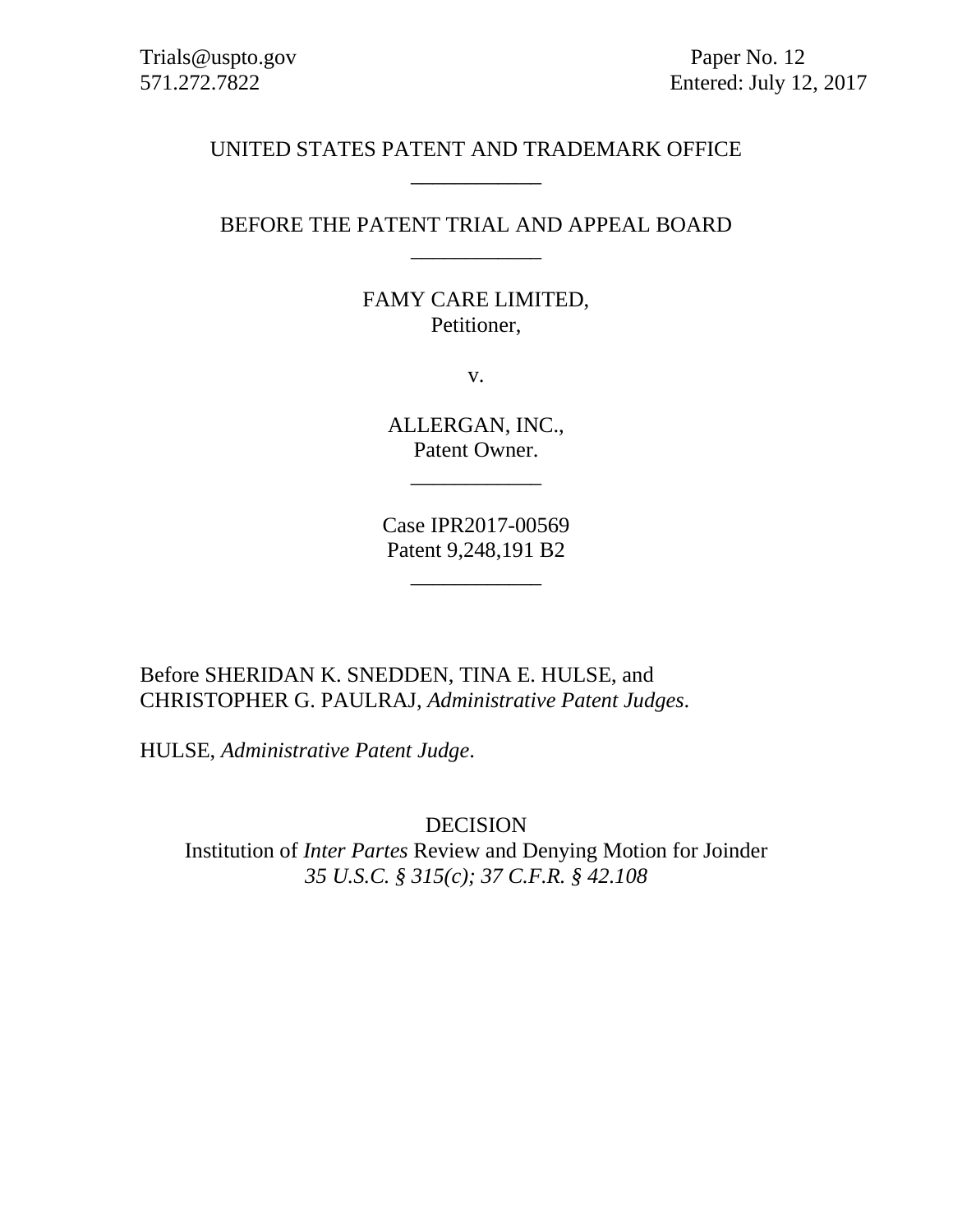#### I. INTRODUCTION

Famy Care Limited ("Petitioner" or "Famy Care") filed a Petition requesting an *inter partes* review of claims 1–27 of U.S. Patent No. 9,248,191 B2 (Ex. 1001, "the '191 patent"). Paper 4 ("Pet."). Allergan, Inc. ("Patent Owner" or "Allergan") did not file a Preliminary Response to the Petition.

Petitioner also filed a Motion for Joinder pursuant to 35 U.S.C. § 315(c), seeking to join this proceeding with *Mylan Pharmaceuticals, Inc. v. Allergan, Inc.*, IPR2016-01132 ("Mylan IPR"). Paper 5. Patent Owner opposes Petitioner joinder motion. Paper 9.

For the reasons stated below, we deny Petitioner's motion for joinder.

As for the Petition, we have jurisdiction under 35 U.S.C. § 314, which provides that an *inter partes* review may not be instituted "unless . . . there is a reasonable likelihood that the petitioner would prevail with respect to at least 1 of the claims challenged in the petition." 35 U.S.C. § 314(a). Upon considering the Petition, we determine that Petitioner has established a reasonable likelihood that it would prevail in showing the unpatentability of claims 1–27. Accordingly, we institute an *inter partes* review of those claims.

#### *A. Related Proceedings*

The parties identify petitions for *inter partes* review previously filed by other petitioners that challenge the claims of the '191 patent and related patents. Pet. 4–5; Paper 8, 2–3. Certain petitions were terminated before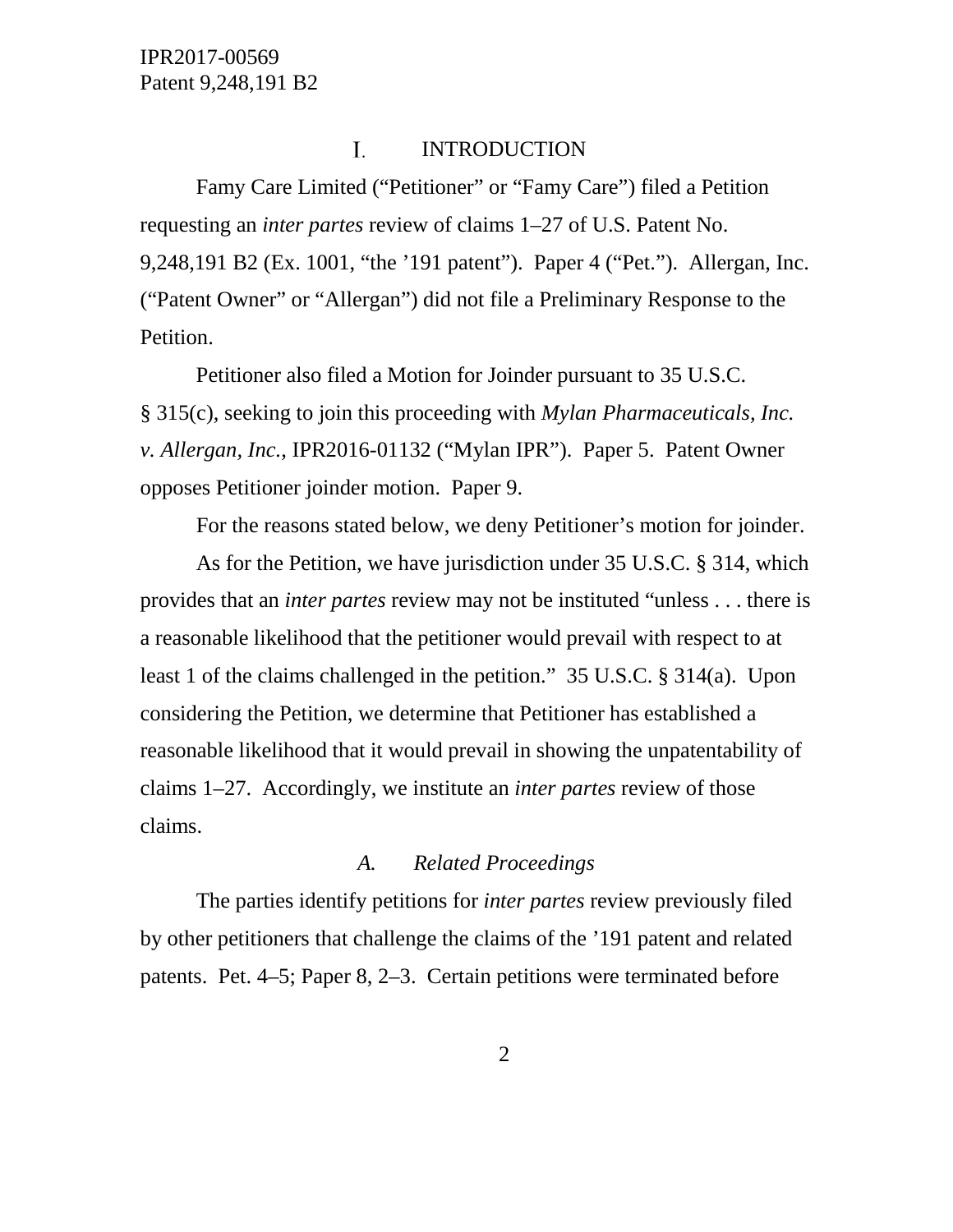decisions on institution were entered. Pet. 5; Paper 8, 2. Other petitions have been granted and *inter partes* review has been instituted for the '191 patent and for related U.S. Patents: U.S. Patent No. 9,248,191 (IPR2016- 01132, IPR2017-00601, IPR2017-00586); U.S. Patent No. 8,633,162 (IPR2016-01130, IPR2017-00599, IPR2017-00583); U.S. Patent No. 8,685,930 (IPR2016-01127, IPR2017-00594, IPR2017-00576); U.S. Patent No. 8,629,111 (IPR2016-01128, IPR2017-00596, IPR2017-00578); U.S. Patent No. 8,642,556 (IPR2016-01129, IPR2017-00598, IPR2017-00579); and U.S. Patent No. 8,648,048 (IPR2016-01131, IPR2017-00600, IPR2017- 00585). Paper 8, 3.

The parties also identify several district court cases that may affect or be affected by a decision in this proceeding: *Allergan, Inc. v. Teva Pharmaceuticals USA, Inc.*, No. 2:15-cv-01455 (E.D. Tex.); *Allergan, Inc., v. Innopharma, Inc.*, No. 2:15-cv-1504 (E.D. Tex.); *Allergan, Inc. v. Famy Care, Ltd.*, No. 2:16-cv-0401 (E.D. Tex.); and *Allergan, Inc. v. DEVA Holding AS*, No. 2:16-cv-1447 (E.D. Tex.). Pet. 5; Paper 8, 2.

Petitioner has also sought *inter partes* review for related patents in the following proceedings: IPR2017-00566 (U.S. Patent No. 8,648,048 B2), IPR2017-00567 (U.S. Patent No. 8,629,111 B2), IPR2017-00568 (U.S. Patent No. 8,633,162 B2), IPR2017-00570 (U.S. Patent No. 8,642,556 B2), and IPR2017-00571 (U.S. Patent No. 8,685,930 B2).

#### *B. The '191 Patent*

The '191 patent generally relates to methods of providing therapeutic effects using cyclosporin components, and more specifically to a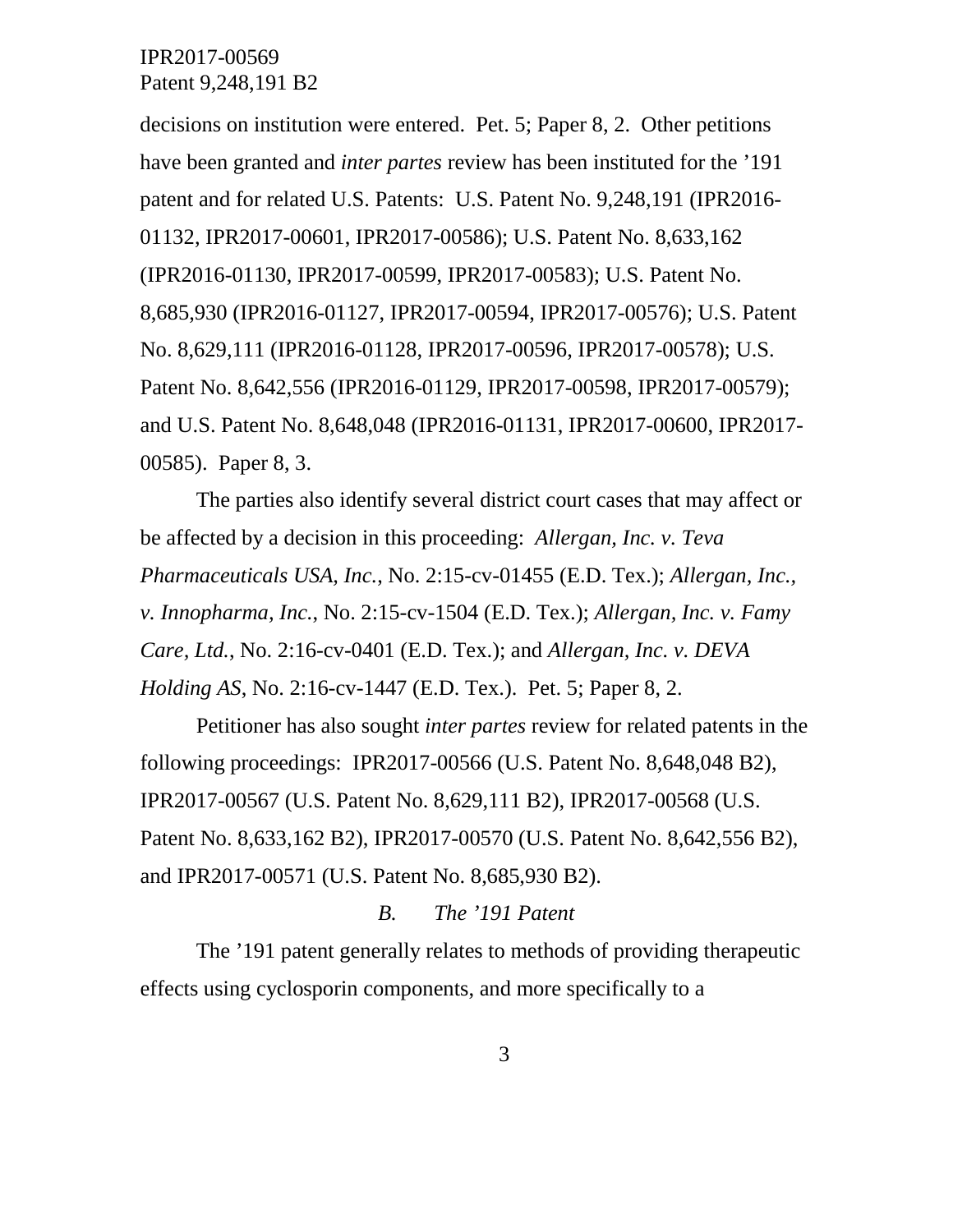formulation containing cyclosporin-A ("CsA") and castor oil emulsions for treating dry eye syndrome (i.e., keratoconjunctivitis sicca or "KCS"). Ex. 1001, 1:20–22, 1:60–67, 2:66–67. According to the specification, the prior art recognized the use of emulsions containing CsA and CsA-derivatives to treat ophthalmic conditions. *Id.* at 1:28–67. The specification notes, however, "[o]ver time, it has become apparent that cyclosporin A emulsions for ophthalmic use preferably have less than 0.2% by weight of cylcosporin A." *Id.* at 1:66–2:1. Moreover, if reduced amounts of cyclosporin are used, reduced amounts of castor oil are needed because one of the functions of castor oil is to solubilize CsA. *Id.* at 2:1–8.

Accordingly, the specification states that "[i]t has been found that the relatively increased amounts of hydrophobic component together with relatively reduced, yet therapeutically effective, amounts of cyclosporin component provide substantial and advantageous benefits." *Id.* at 2:38–41. The relatively high concentration of hydrophobic component provides for a more rapid breaking down of the emulsion in the eye, which reduces vision distortion and/or facilitates the therapeutic efficacy of the composition. *Id.* at 2:45–51. Furthermore, using reduced amounts of cyclosporin component mitigates against undesirable side effects or potential drug interactions. *Id.* at 2:51–54.

The patent identifies two particular compositions that were selected for further testing, as shown below: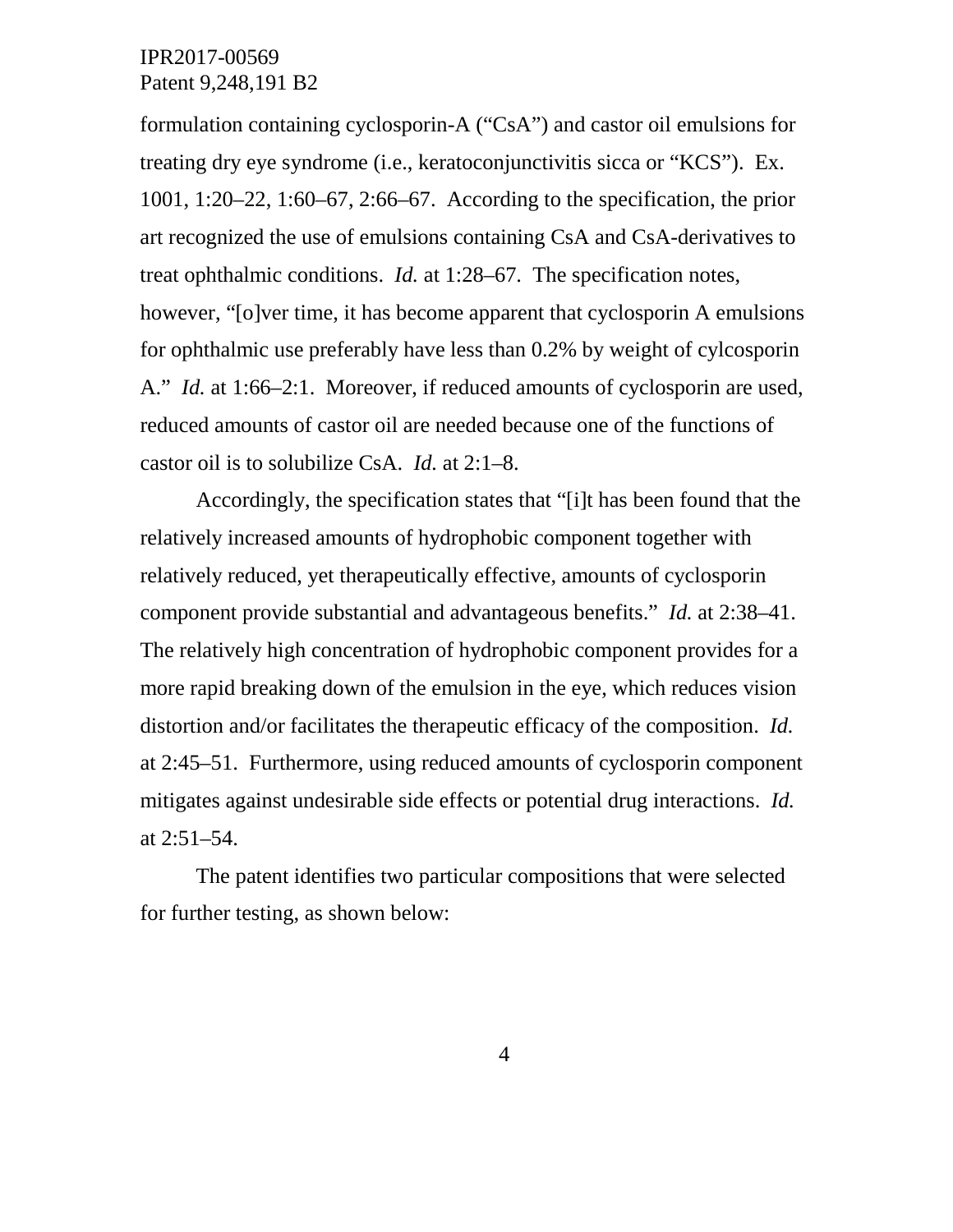|                                                | Composition I<br>wt % | Composition II<br>wt % |  |
|------------------------------------------------|-----------------------|------------------------|--|
| Cyclosporin A                                  | 0.1                   | 0.05                   |  |
| Castor Oil                                     | 1.25                  | 1.25                   |  |
| Polysorbate 80                                 | 1.00                  | 1.00                   |  |
| Premulen ®                                     | 0.05                  | 0.05                   |  |
| Glycerine                                      | 2.20                  | 2.20                   |  |
| Sodium hydroxide                               | qs                    | qs                     |  |
| Purified Water                                 | qs                    | qs                     |  |
| рH                                             | $7.2 - 7.6$           | $7.2 - 7.6$            |  |
| Weight Ratio of Cyclosporin<br>A to Castor Oil | 0.08                  | 0.04                   |  |

*Id.* at 14:26–38. Based on the results of a Phase 3 clinical study, the specification concludes that "Composition II . . . provides overall efficacy in treating dry eye disease substantially equal to that of Composition I." *Id.* at 14:42–46. The patent indicates "[t]his is surprising for a number of reasons." *Id.* at 14:47. According to the specification, a reduced concentration of CsA in Composition II would have been expected to result in reduced overall efficacy in treating dry eye disease. *Id.* at 14:47–50. Moreover, although the large amount of castor oil relative to the amount of CsA in Composition II might have been expected to cause increased eye irritation, it was found to be substantially non-irritating in use. *Id.* at 14:50– 55. Accordingly, the specification states that physicians can prescribe Composition II "to more patients and/or with fewer restrictions and/or with reduced risk of the occurrence of adverse events, e.g., side effects, drug interactions and the like, relative to providing Composition I." *Id.* at 15:10– 14.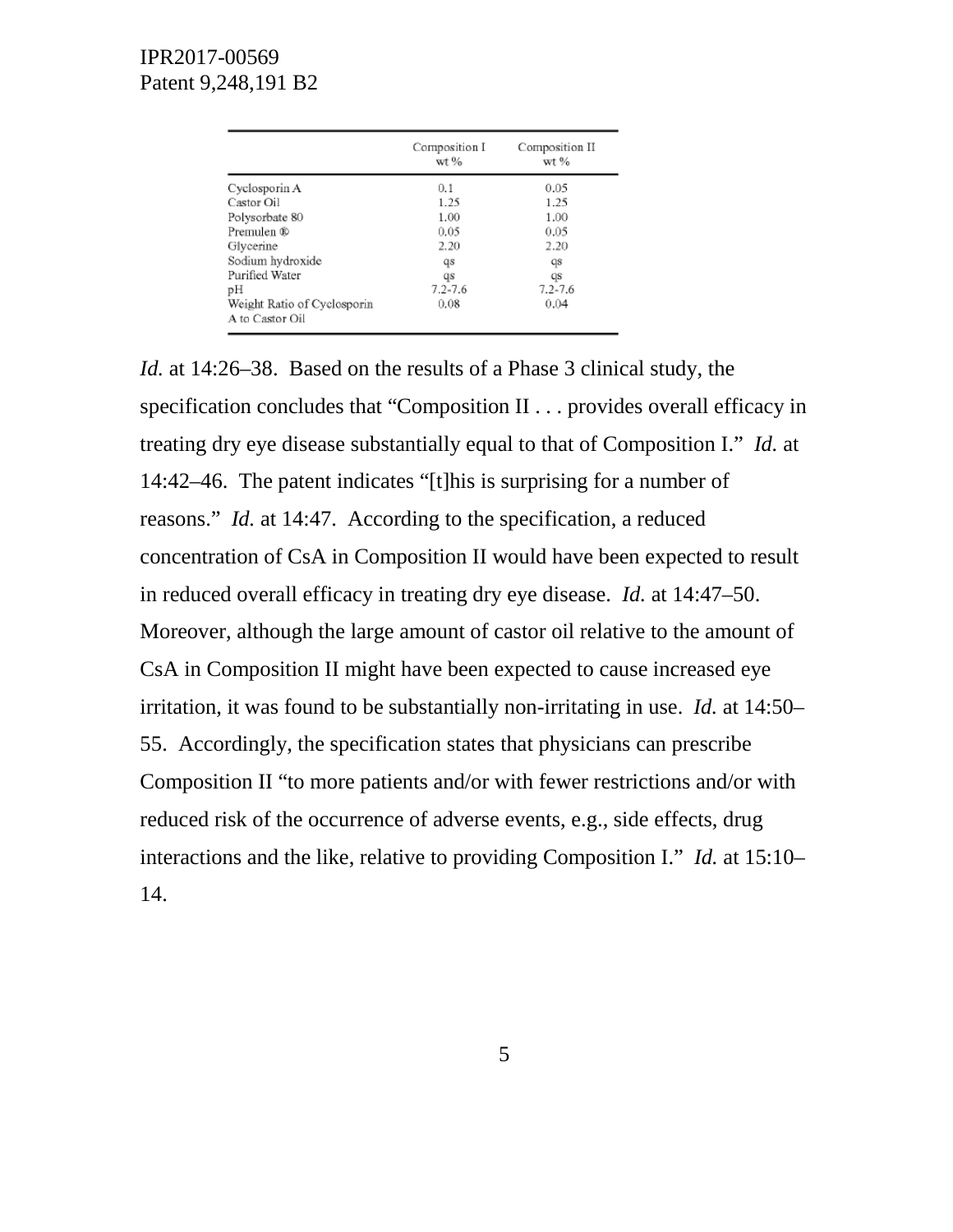### *C. Illustrative Claim*

Petitioner challenges claims 1–27 of the '191 patent, of which claims 1, 13, 17, and 21 are independent claims. Claim 1 is illustrative, and is reproduced below:

1. A method of treating dry eye disease, the method comprising topically administering to a human eye in need thereof a first topical ophthalmic emulsion at a frequency of twice a day, wherein the first ophthalmic emulsion comprises cyclosporin A in an amount of about 0[.]05% by weight, polysorbate 80, acrylate/C10-30 alkyl acrylate cross-polymer, water, and castor oil in an amount of about 1.25% by weight;

wherein the method is therapeutically effective in treating dry eye disease;

- wherein the method provides overall efficacy substantially equal to administration of a second topical ophthalmic emulsion to a human eye in need thereof at a frequency of twice a day, the second emulsion comprising cyclosporin A in an amount of about 0.1% by weight and castor oil in an amount of about 1.25% by weight; and
- wherein the method results in substantially no detectable concentration of cyclosporin A in the blood of the human.

Independent claim 13 recites that the concentration of

cyclosporin A in the blood of the human is less than about 0.1 ng/ml.

Independent claim 17 also recites that the first topical emulsion breaks down more quickly in the human eye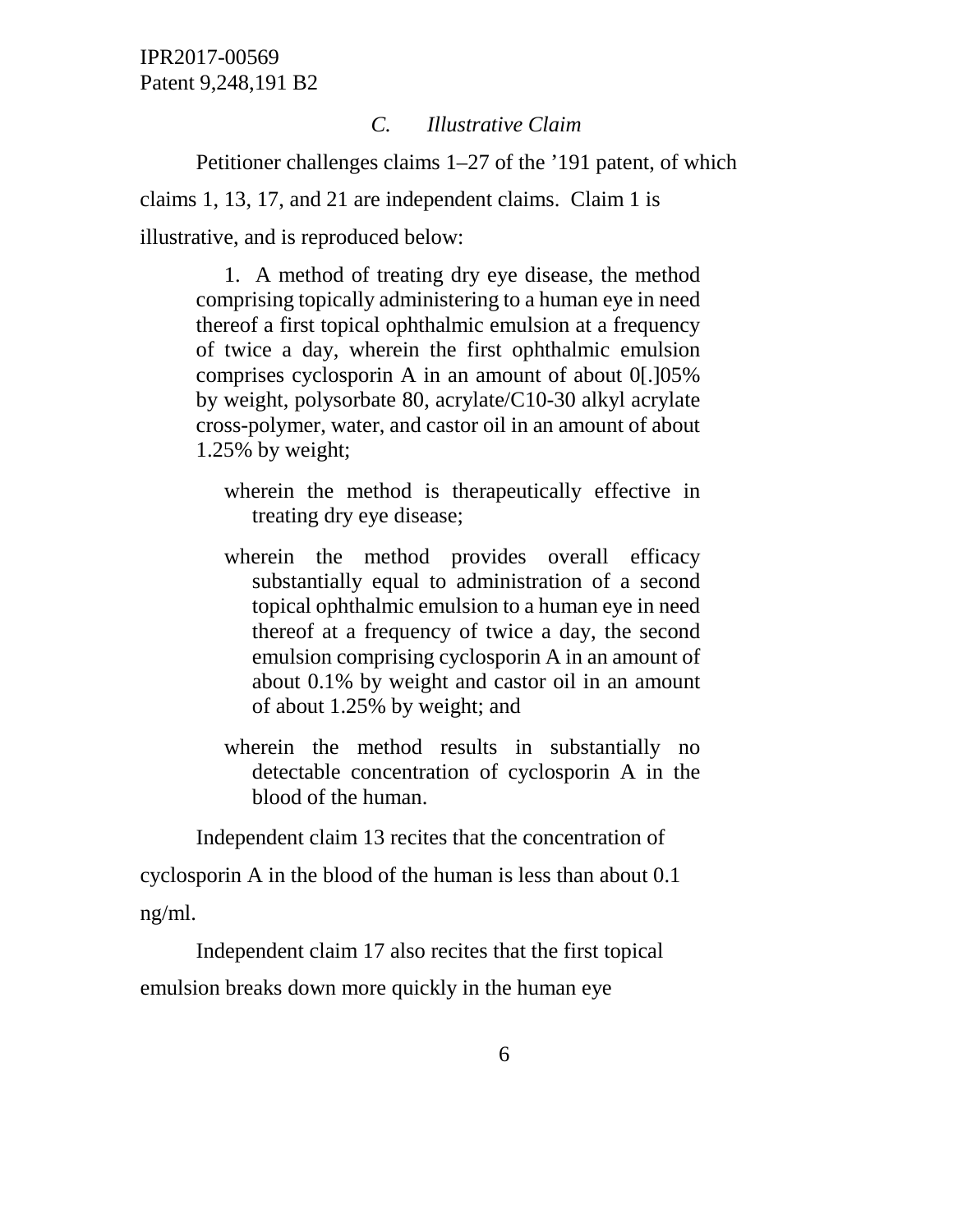compared to a second emulsion that contains only about 50% as much castor oil as the first emulsion.

Independent claim 21 recites a method of restoring tearing comprising administering a topical ophthalmic emulsion similar to claim 1.

# *D. The Asserted Grounds of Unpatentability*

Petitioner challenges the patentability of claims 1–24 of the '162

patent on the following grounds:

 $\overline{a}$ 

| <b>References</b>                               | <b>Basis</b> | Claim(s) challenged |
|-------------------------------------------------|--------------|---------------------|
| Ding '979 <sup>1</sup> and Sall <sup>2</sup>    | \$103(a)     | $1 - 27$            |
| Ding '979, Sall, and<br>Acheampong <sup>3</sup> | \$103(a)     | $1 - 27$            |
| Ding '979, Sall, and Glonek <sup>4</sup>        | \$103(a)     | $17 - 20$           |
| Ding '979, Sall, Acheampong,<br>and Glonek      | \$103(a)     | 20                  |

<span id="page-6-2"></span><sup>3</sup> Acheampong et al., *Cyclosporine Distribution into the Conjunctiva, Cornea, Lacrimal Gland, and Systemic Blood Following Topical Dosing of Cyclosporine to Rabbit, Dog, and Human Eyes*, LACRIMAL GLAND, TEAR

FILM, AND DRY EYE SYNDROMES 2: BASIC SCIENCE AND CLINICAL

<span id="page-6-0"></span><sup>&</sup>lt;sup>1</sup> Ding et al., US 5,474,979, issued Dec. 12, 1995 (Ex. 1006).

<span id="page-6-1"></span><sup>2</sup> Sall et al., *Two Multicenter, Randomized Studies of the Efficacy and Safety of Cyclosporine Ophthalmic Emulsion in Moderate to Severe Dry Eye* 

*Disease*, 107 OPHTHALMOLOGY 631–39 (2000) (Ex. 1007).

RELEVANCE 1001–04 (David A. Sullivan et al. eds., 1998) (Ex. 1008).

<span id="page-6-3"></span><sup>4</sup> Glonek et al., US 5,578,586, issued Nov. 26, 1996 (Ex. 1009).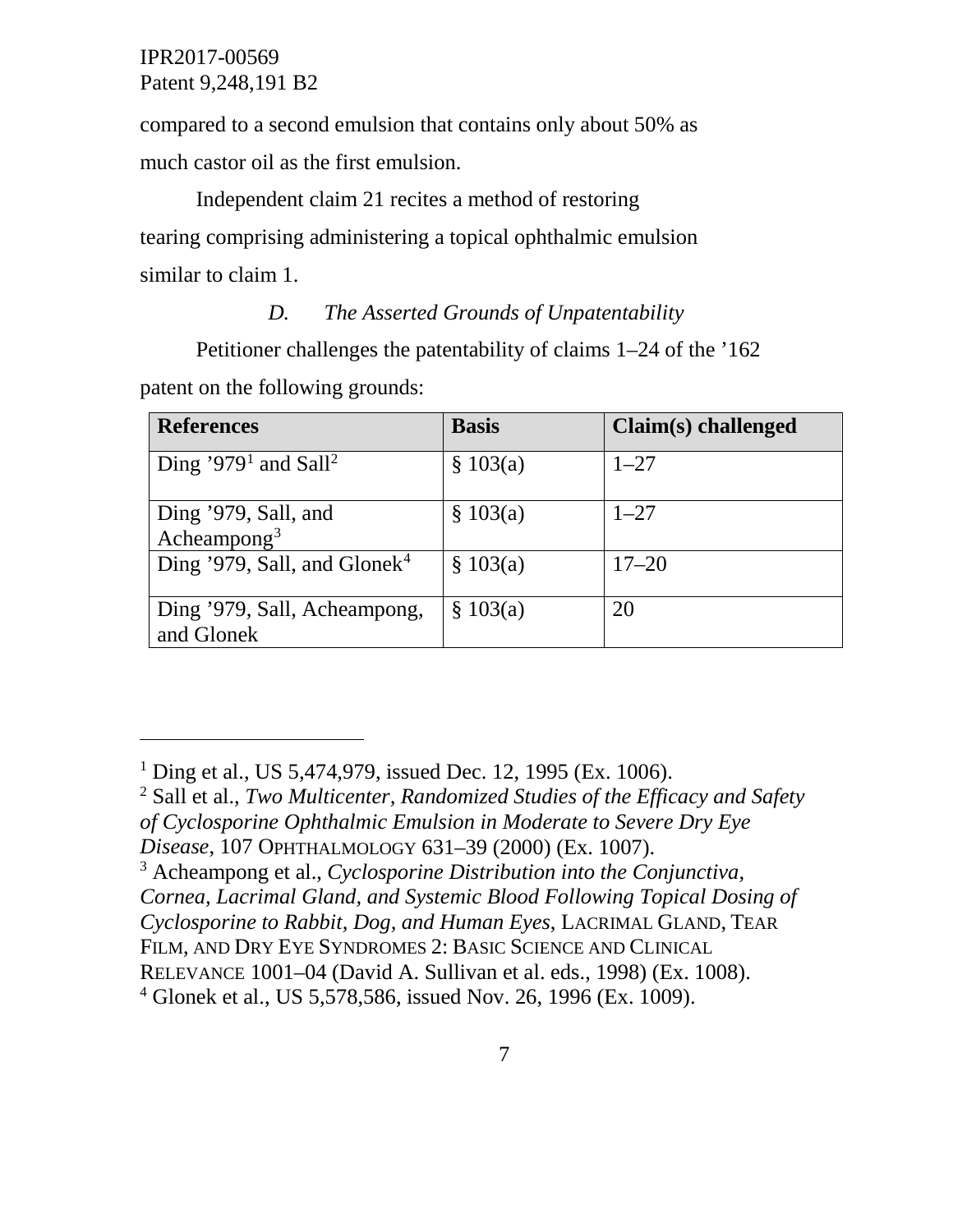$\overline{a}$ 

Petitioner also relies on the Declarations of Peter Kador, Ph.D. (Ex. 1002) and Michael Lemp, M.D. (Ex. 1003).

#### II. ANALYSIS

# *A. Motion for Joinder*

Based on authority delegated to us by the Director, we have discretion to join an *inter partes* review to a previously instituted *inter partes* review. 35 U.S.C. § 315(c). Section 315(c) provides, in relevant part, that "[i]f the Director institutes an inter partes review, the Director, in his or her discretion, may join as a party to that inter partes review any person who properly files a petition under section 311." *Id.* When determining whether to grant a motion for joinder we consider factors such as timing and impact of joinder on the trial schedule, cost, discovery, and potential simplification of briefing. *Kyocera Corp. v. SoftView, LLC*, Case IPR2013-00004, slip op. at 3–4 (PTAB Apr. 24, 2013) (Paper 15).

Although Famy Care's Petition is similar to Mylan's Petition in terms of the art relied on for each patentability challenge, it is not a "me-too" petition and differs significantly in its presentation of arguments. For example, Famy Care's Petition challenges claims 1–27 over Ding '979 and Sall, and Ding '979, Sall, and Acheampong. Mylan's Petition, on the other hand, challenges claims 1–16 and 21–27 over the same art. *Compare* Pet. 6 *with* Mylan Pet.<sup>[5](#page-7-0)</sup> 12. Famy Care relies on the declarations of Dr. Peter

<span id="page-7-0"></span><sup>5</sup> Mylan IPR, Petition for *Inter Partes* Review of U.S. Patent No. 9,248,191, Paper 3 (filed June 3, 2016) ("Mylan Pet.").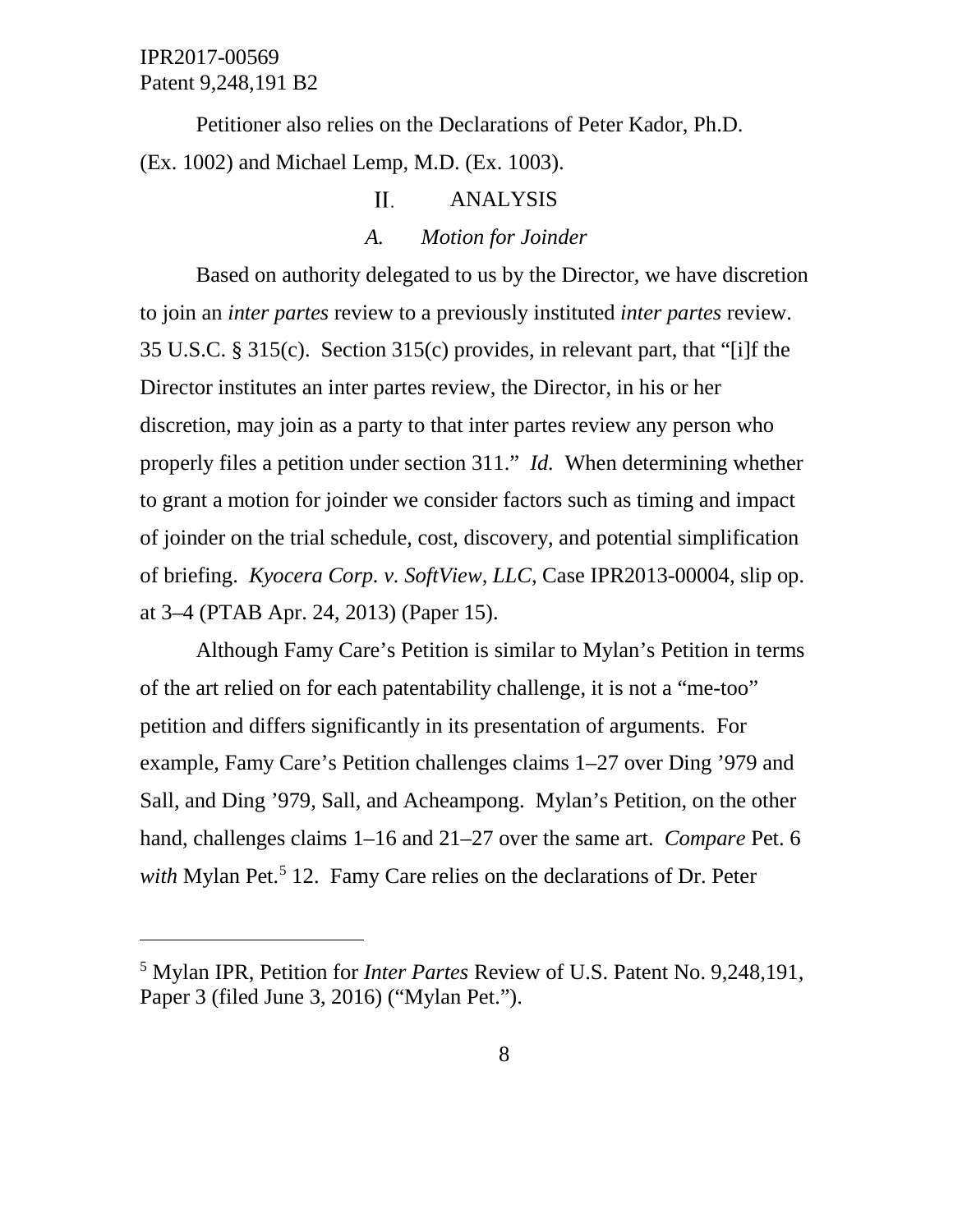Kador (Ex. 1002) and Dr. Michael A. Lemp (Ex. 1003) to support its Petition, whereas Mylan relies on the declaration of Mansoor Amiji, Ph.D. Moreover, although both Petitions include claim charts detailing where the respective Petitioner contends Ding '979 and Sall teach each limitation of the claims, the claim charts cite different (albeit overlapping) portions of the same art for the various claim limitations. *Compare, e.g.*, Pet. 21–25 *with* Mylan Pet. 32–36 (claim 13 claim chart). Famy Care also presents extensive additional arguments and evidence regarding secondary considerations. Pet. 56–77.

Allergan asserts that there are "significant differences between Famy Care's petition and Mylan's petition." Paper 9, 1. Nevertheless, Allergan indicated that it will not oppose joinder if Famy Care agrees to participate in the joined proceedings under the following conditions:

1. Famy Care agrees to rely solely on Mylan's expert;

2. Famy Care agrees to consolidated briefing subject to the word count limits for a single party except for motions that involve only Famy Care;

3. Famy Care agrees that cross-examination of Patent Owner's witnesses will occur within the timeframe that the rules allot for one party; and

4. Famy Care agrees that Mylan will conduct the oral argument.

# *Id.*

In its Reply in support of the Motion for Joinder, Famy Care indicates that it only agrees to one of Allergan's conditions—to conduct the cross-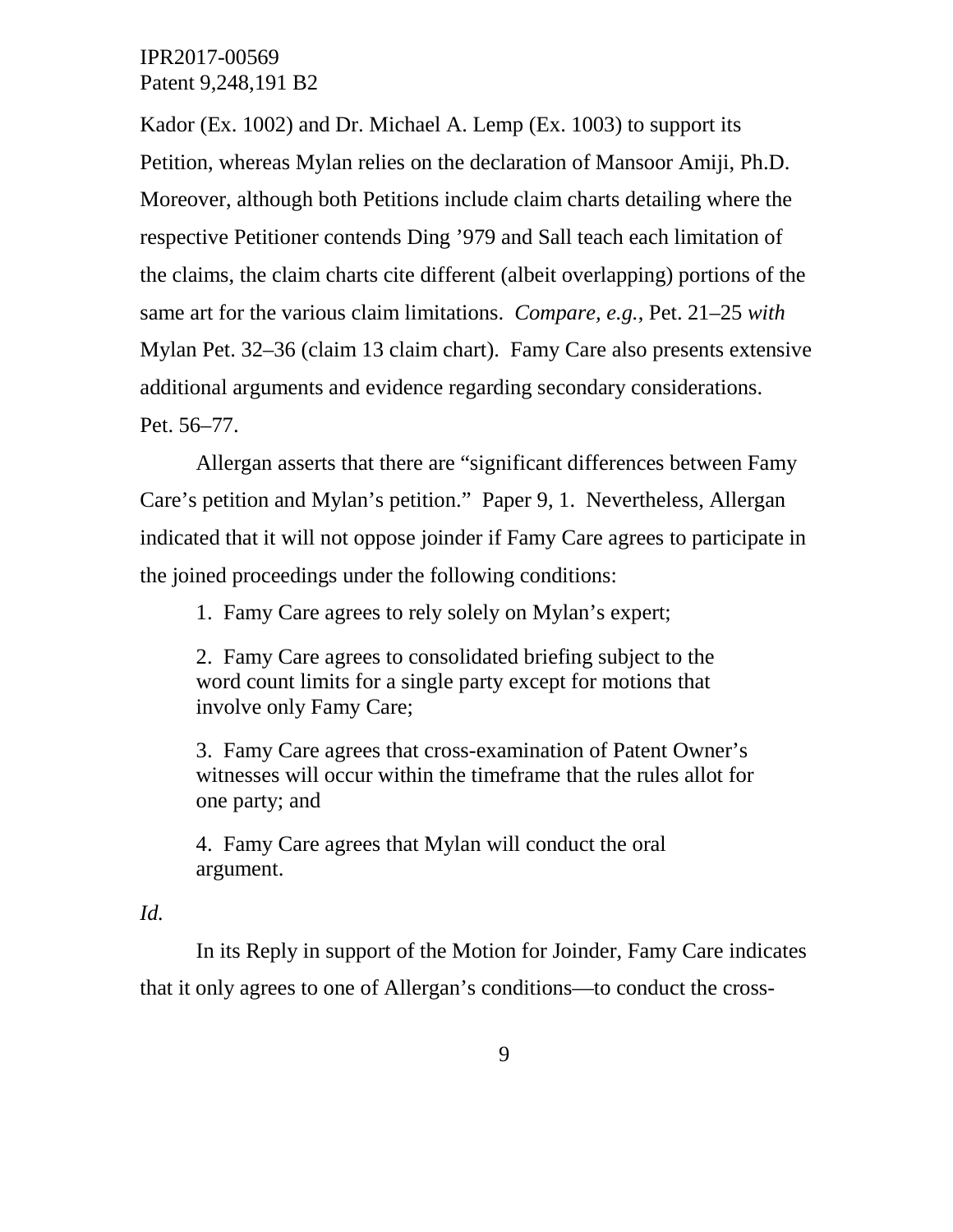examination of Patent Owner's witnesses within the timeframe allotted for one party. Paper 10, 1. Famy Care, however, states that it cannot agree to forgo reliance on its expert declarants because its experts "include a distinguished clinician who can provide the Board a valuable perspective on the secondary considerations arguments Allergan leans heavily on." *Id.* at 2. Famy Care also asserts that it cannot agree to limit its briefing in the joined proceeding on the basis that it "believes additional briefing, including on its secondary considerations arguments, will give [Famy Care] a fair chance to present its own arguments and aid the Board in considering the instituted grounds." *Id.* at 4. Famy Care only agrees to "consolidate its briefing with Mylan if permitted separate briefing of up to seven pages (including but not limited to arguments on which Mylan lacks standing, or [Famy Care] and Mylan disagree)." *Id.* Finally, with respect to oral arguments, Famy Care agrees to have Mylan argue first, but asserts a right to "present its own arguments (if necessary) only on issues where the Petitioners disagree, or where Mylan has no standing to address, all within the allotted time for one party." *Id.* at 3.

Under the circumstances, we determine that joinder of Famy Care to IPR2016-01132 is not appropriate. Famy Care argues that if an *inter partes* review is instituted based on its Petition, "but joinder denied, Allergan would be compelled to go through duplicative discovery to defend against two IPR petitions, and the Board would be required to consider similar arguments on the same grounds twice." *Id.* at 4. As noted above, however, Famy Care does not concede to simply taking a "silent understudy" role with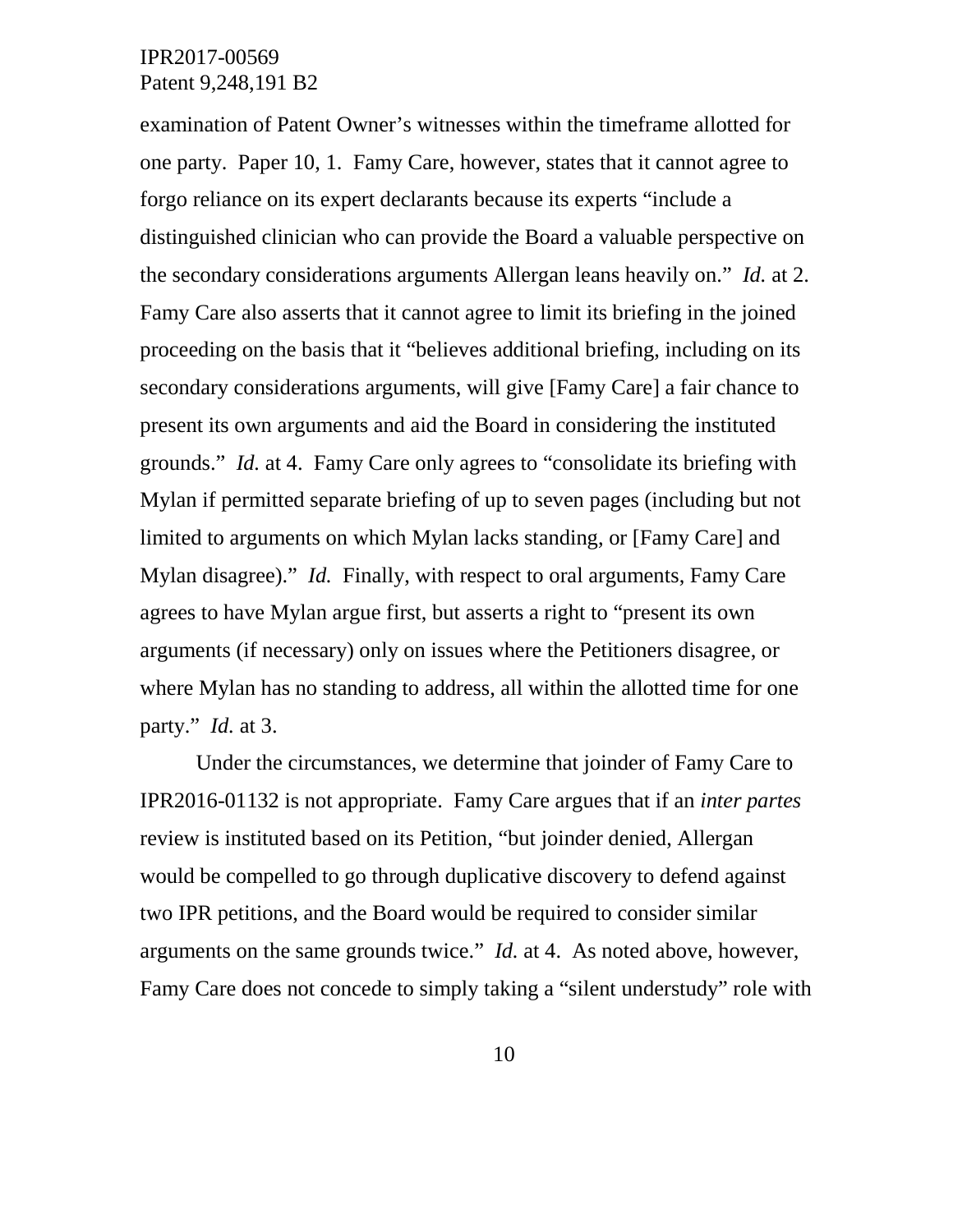respect to Mylan, and instead seeks the opportunity to present additional arguments, briefing, and evidence, including two additional expert declarations, beyond what is being considered based on Mylan's Petition in IPR2016-01132. Moreover, to the extent that a denial of joinder would result in duplicative proceedings for Allergan, we note that Allergan has opposed joinder in this instance. Accordingly, we determine that joinder under these conditions would not "secure the just, speedy, and inexpensive resolution" of the proceeding. *See* 37 C.F.R. § 42.1(b). Thus, Famy Care's Motion for Joinder is denied.

Having determined that joinder is not appropriate, we now consider Famy Care's Petition on the merits.

# *B. Person of Ordinary Skill in the Art*

Petitioner asserts that as of September 15, 2003, a person of ordinary skill in the art would likely have had "some combination of: (a) knowledge regarding designing and preparing products intended for ocular administration; and/or (b) the ability to understand results and findings presented or published by others in the field." Pet. 11 (citing Ex. 1002 ¶ 60, Ex. 1003 ¶ 76). Petitioner further contends that this person typically would have had an advanced degree, such as a medical degree, or a Ph.D. in organic chemistry, pharmaceutical chemistry, medicinal chemistry, pharmaceutics, physical pharmacy, or a related field, or less education but considerable professional experience in these fields. *Id.*

On this record, we adopt Petitioner's definition of the level of ordinary skill in the art. We further note that the prior art itself demonstrates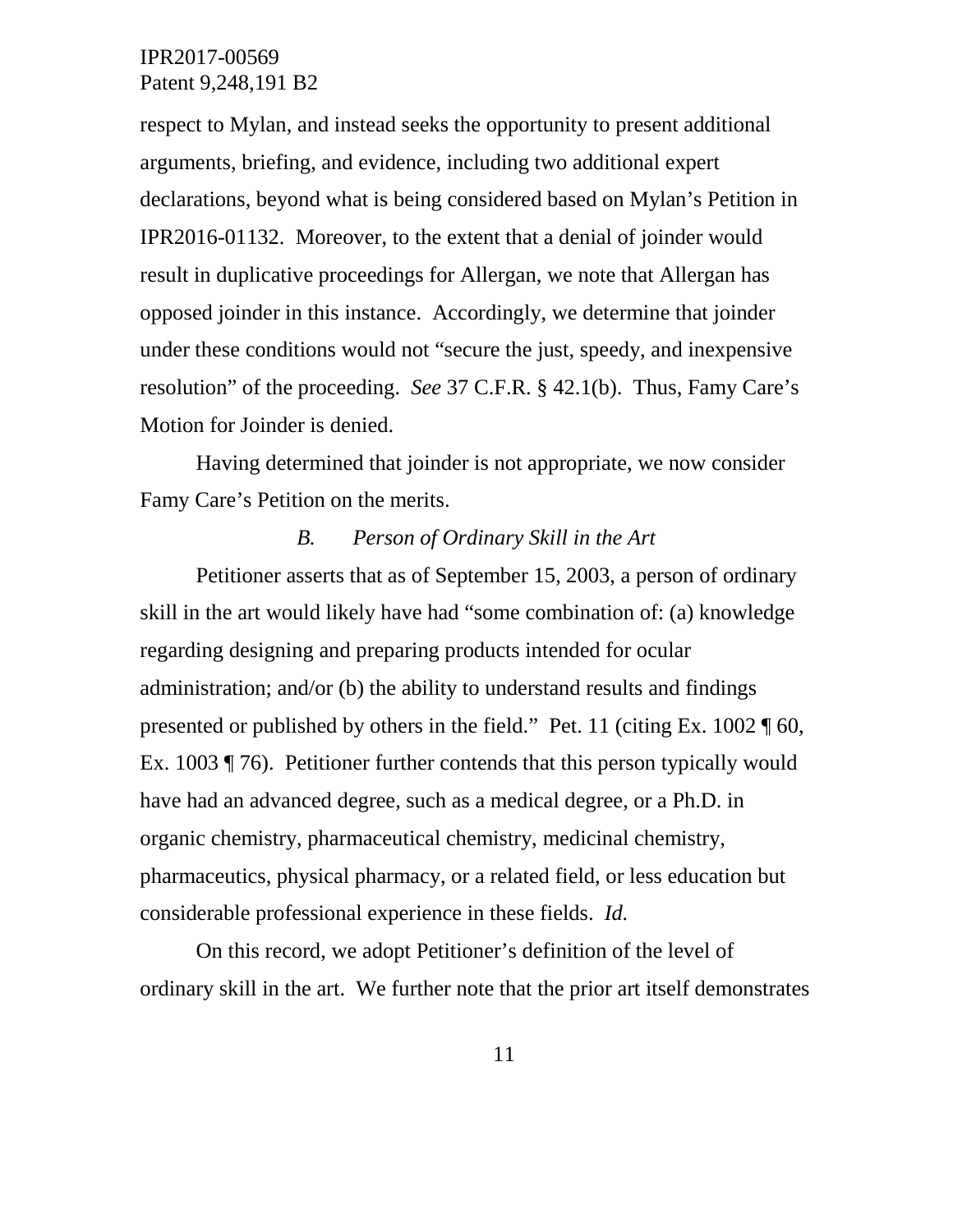the level of skill in the art at the time of the invention. *See Okajima v. Bourdeau*, 261 F.3d 1350, 1355 (Fed. Cir. 2001) (explaining that specific findings regarding ordinary skill level are not required "where the prior art itself reflects an appropriate level and a need for testimony is not shown") (quoting *Litton Indus. Prods., Inc. v. Solid State Sys. Corp*., 755 F.2d 158, 163 (Fed. Cir. 1985)).

#### *C. Claim Construction*

In an *inter partes* review, the Board interprets claim terms in an unexpired patent according to the broadest reasonable construction in light of the specification of the patent in which they appear. 37 C.F.R. § 100(b); *Cuozzo Speed Techs., LLC v. Lee*, 136 S. Ct. 2131, 2142 (2016) (affirming applicability of broadest reasonable construction standard to *inter partes* review proceedings). Under that standard, and absent any special definitions, we generally give claim terms their ordinary and customary meaning, as would be understood by one of ordinary skill in the art at the time of the invention. *See In re Translogic Tech., Inc.*, 504 F.3d 1249, 1257 (Fed. Cir. 2007). Any special definitions for claim terms must be set forth with reasonable clarity, deliberateness, and precision. *See In re Paulsen*, 30 F.3d 1475, 1480 (Fed. Cir. 1994).

*1. "therapeutically effective" and "therapeutic efficacy"*

Claims 1–16 and 21–27 recite treatment methods utilizing a topical ophthalmic emulsion that is "therapeutically effective in treating dry eye disease" or achieves "therapeutic efficacy." Petitioner asserts that the '191 patent teaches that cyclosporin A "enhance[s] or restore[s] lacrimal gland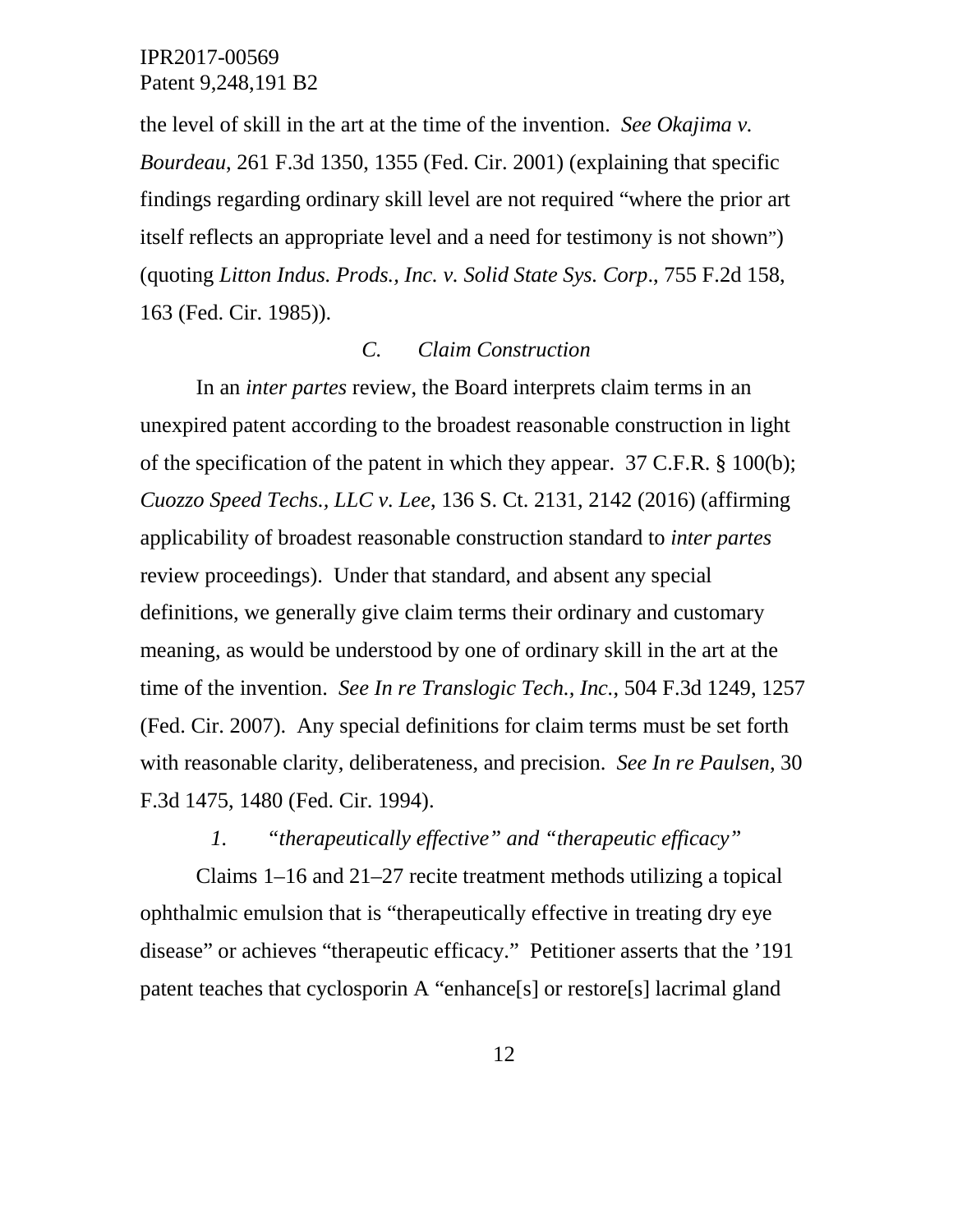tearing" in providing "the desired therapeutic effect." Pet. 17 (quoting Ex. 1001, 9:15–17). Petitioner also asserts that the term "therapeutic" includes palliative and curative treatments. *Id.* Petitioner then argues that in the context of the '191 patent, "an emulsion effective to increase tear production or reduce symptoms is an emulsion therapeutically effective to enhance and restore lactrimal gland tearing and treat dry eye disease." *Id.* at 17–18 (citing Ex. 1002 ¶¶ 71–76; Ex. 1003 ¶¶ 87–92).

Independent claims 13 and 21 recite an emulsion that achieves as much "therapeutic efficacy" as a second emulsion. Petitioner asserts that because the plain meaning of the word "therapeutic" includes palliative as well as curative treatments, the broadest reasonable interpretation of the terms includes palliative and curative treatments. Pet. 19 (citing Ex. 1002 ¶¶ 71–76; Ex. 1003 ¶¶ 87–92).

At this stage of the proceeding, we are persuaded that Petitioner's arguments and evidence support the broadest reasonable interpretation in light of the specification, and find that "therapeutically effective," "therapeutic efficacy," and similar terms encompass both palliative and curative treatments of dry eye disease.

### *2. Remaining Claim Terms*

Petitioner proposes constructions for a number of additional claim terms. At this stage of the proceeding, we determine it is unnecessary to expressly construe any other claim terms for purposes of this Decision. *See Wellman, Inc. v. Eastman Chem. Co.*, 642 F.3d 1355, 1361 (Fed. Cir. 2011) ("[C]laim terms need only be construed 'to the extent necessary to resolve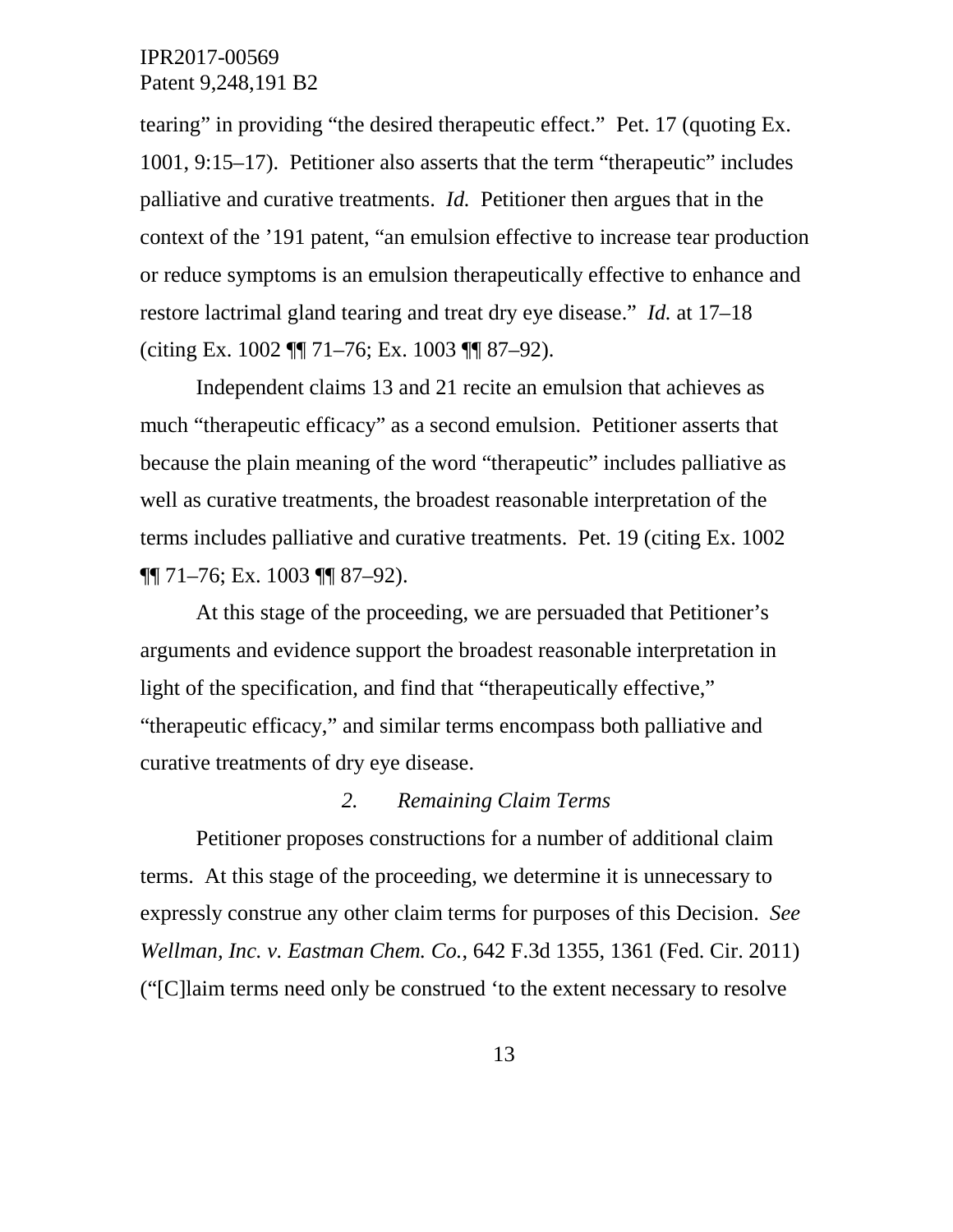the controversy.'") (quoting *Vivid Techs., Inc. v. Am. Sci. & Eng'g, Inc*., 200 F.3d 795, 803 (Fed. Cir. 1999)).

#### *D. Obviousness over Ding '979 and Sall*

Petitioner argues that claims 1–27 are unpatentable as obvious over the combination of Ding '979 and Sall. Pet. 28–51. Based on the current record, we determine that Petitioner has established a reasonable likelihood that it would prevail in showing claims 1–27 are unpatentable over the cited prior art.

### *1. Ding '979 (Ex. 1006)*

Ding '979, assigned to Patent Owner, relates to ophthalmic emulsions including cyclosporin, castor oil, and polysorbate 80 that have a high comfort level and low irritation potential. Ex. 1006, cover, 1:4–9. Ding '979 explains that cyclosporins have "known immunosuppressant activity" and have been found "effective in treating immune medicated keratoconjunctivitis sicca (KCS or dry eye disease) in a patient suffering therefrom." *Id.* at 1:10–16. Although the solubility of cyclosporins in water is extremely low, cyclosporins have some solubility in oily preparations containing higher fatty acid glycerides such as castor oil. *Id.* at 1:40–41, 2:39–42. Ding '979 notes, however, that formulations with a high concentration of oils have several drawbacks, including exacerbation of the symptoms of dry eyes and low thermodynamic activity of cyclosporin, which leads to poorer drug bioavailability. *Id.* at 2:42–57. Accordingly, Ding '979 "is directed to an emulsion system which utilizes higher fatty acid glycerides but in combination with polysorbate 80 which results in an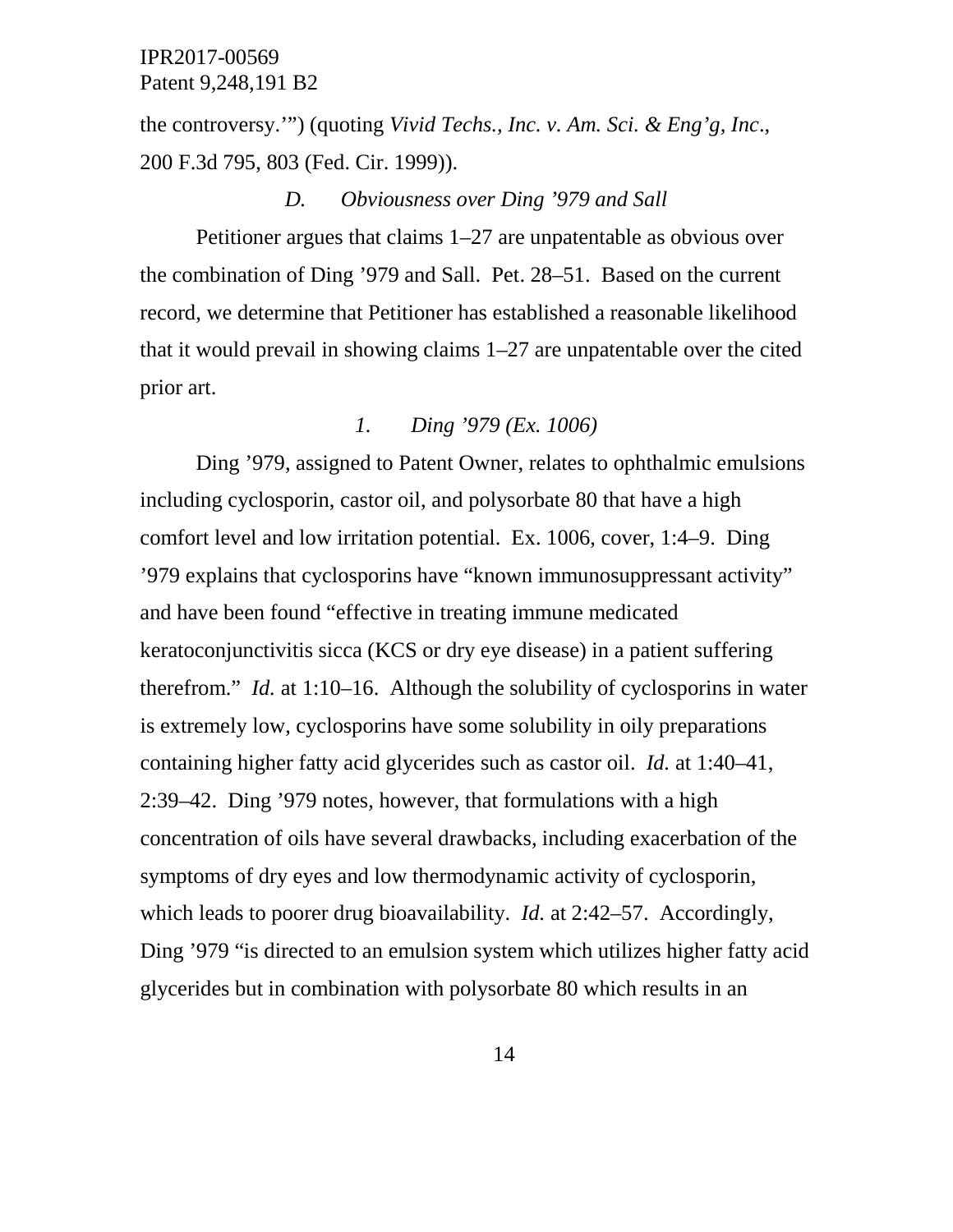emulsion with a high comfort level and low irritation potential suitable for delivery of medications to sensitive areas such as ocular tissues." *Id.* at  $2:65 - 3:3$ .

Ding '979 discloses that the preferable weight ratio of cyclosporin to castor oil is below 0.16, and more preferably between 0.12 and 0.02. *Id.* at 3:15–20. Specifically, Ding '979 discloses several compositions as Example 1, shown below:

|                | Example 1   |             |             |             |             |  |  |
|----------------|-------------|-------------|-------------|-------------|-------------|--|--|
|                | A           | в           | C           | D           | Е           |  |  |
| Cyclosporin A  | 0.40%       | 0.20%       | 0.20%       | 0.10%       | 0.05%       |  |  |
| Castor oil     | 5.00%       | 5.00%       | 2.50%       | 1.25%       | 0.625%      |  |  |
| Polysorbate 80 | 1.00%       | 1.00%       | 1.00%       | 1.00%       | 1.00%       |  |  |
| Pemulen ®      | 0.05%       | 0.05%       | 0.05%       | 0.05%       | 0.05%       |  |  |
| Glycerine      | 2.20%       | 2.20%       | 2.20%       | 2.20%       | 2.20%       |  |  |
| <b>NaOH</b>    | qs          | qs          | qs          | qs          | qs          |  |  |
| Purified water | qs          | qs          | qs          | qs          | qs          |  |  |
| pH             | $7.2 - 7.6$ | $7.2 - 7.6$ | $7.2 - 7.6$ | $7.2 - 7.6$ | $7.2 - 7.6$ |  |  |

*Id.* at 4:32–43. Example 1 identifies compositions A through E, which contain varying amounts of cyclosporin A, castor oil, polysorbate 80, Pemulen® (an acrylate/C10-30 alkyl acrylate cross-polymer), glycerine, sodium hydroxide, and purified water at a pH range of 7.2–7.6. *Id.* According to Ding '979, the formulations of Example 1 were "made for treatment of keratoconjunctivitis sicca (dry eye) syndrome." *Id.* at 5:10–12.

*2. Sall (Ex. 1007)*

Sall describes the results of two identical clinical trials—supported by a grant from Patent Owner—in which patients were treated twice daily with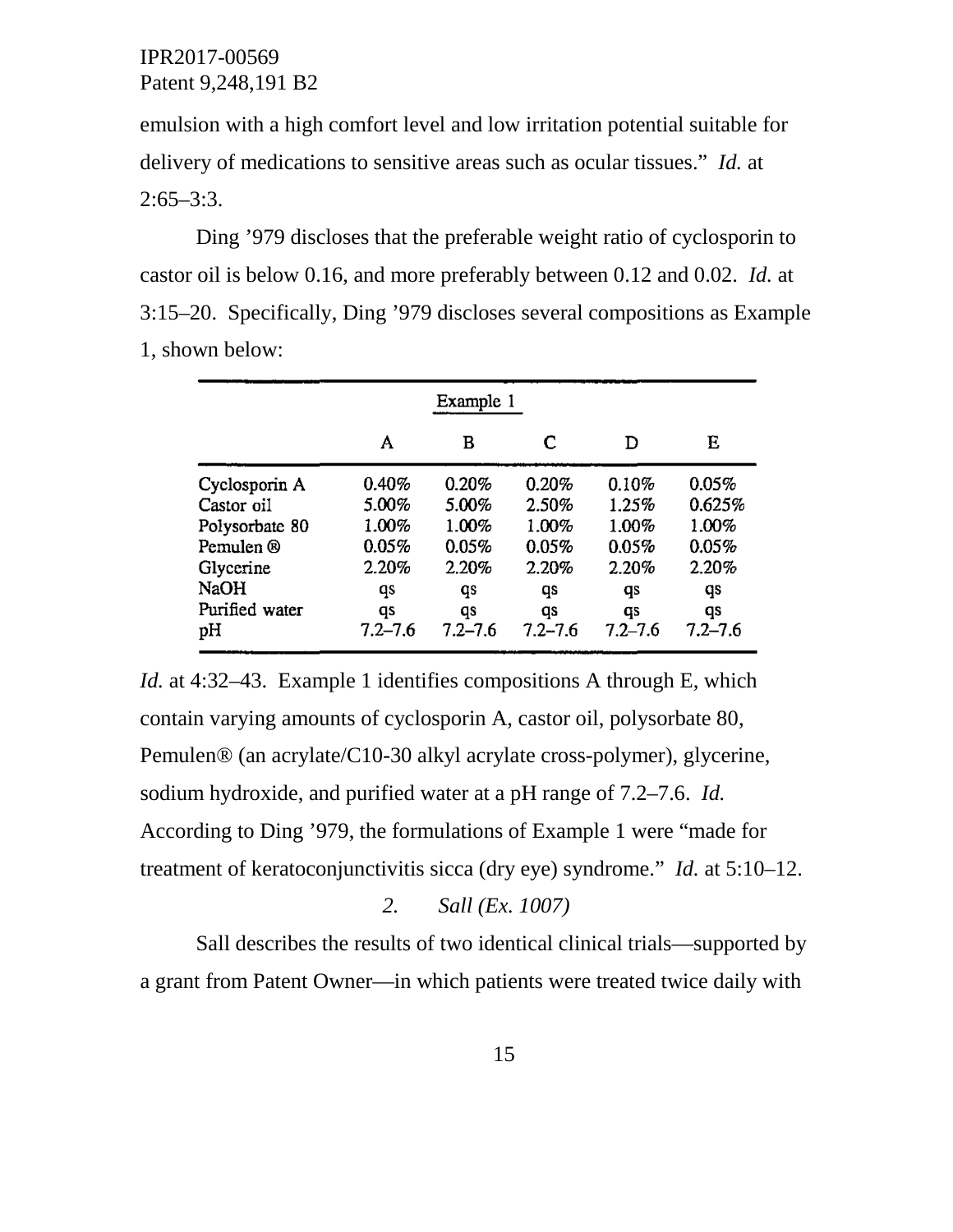either cyclosporin A 0.05% or 0.1% ophthalmic emulsions or vehicle for six months. Ex. 1007, Abstract. The study sought to compare the efficacy and safety of cyclosporin A 0.05% and 0.1% to vehicle in patients with moderate to severe dry eye disease. *Id.* Sall found that topical treatment with either cyclosporin A 0.05% or 0.1% resulted in significantly greater improvements than vehicle treatment in two objective signs of dry eye disease. *Id.* at 637. Sall also found that treatment with cyclosporin A 0.05% resulted in significantly greater improvements in several subjective parameters. *Id.* Sall also found that trough blood concentrations of cyclosporin A were undetectable in all samples of cyclosporin A 0.05%, whereas cyclosporin A was quantifiable in only six samples for six different patients in the cyclosporin 0.1% group. *Id.*

Sall notes that the only treatments available for dry eye disease are palliative in nature. *Id.* at 638. In light of the results of the study, Sall states that it "represents the first therapeutic treatment specifically for dry eye disease and a significant breakthrough in the management of this common and frustrating condition." *Id.*

# *3. Analysis*

Petitioner argues that the combination of Ding '979 and Sall teaches each limitation of claims 1–27 of the '191 patent. Pet. 21–28. For example, regarding claim 1, Ding '979 teaches emulsions that are "made for treatment of keratoconjunctivitis sicca (dry eye) syndrome." Ex. 1006, 5:9–11. Ding '979 also teaches that cyclosporins act in the "enhancement or restoring of lacrimal gland tearing." *Id.* at 1:37–39. Thus, we are persuaded by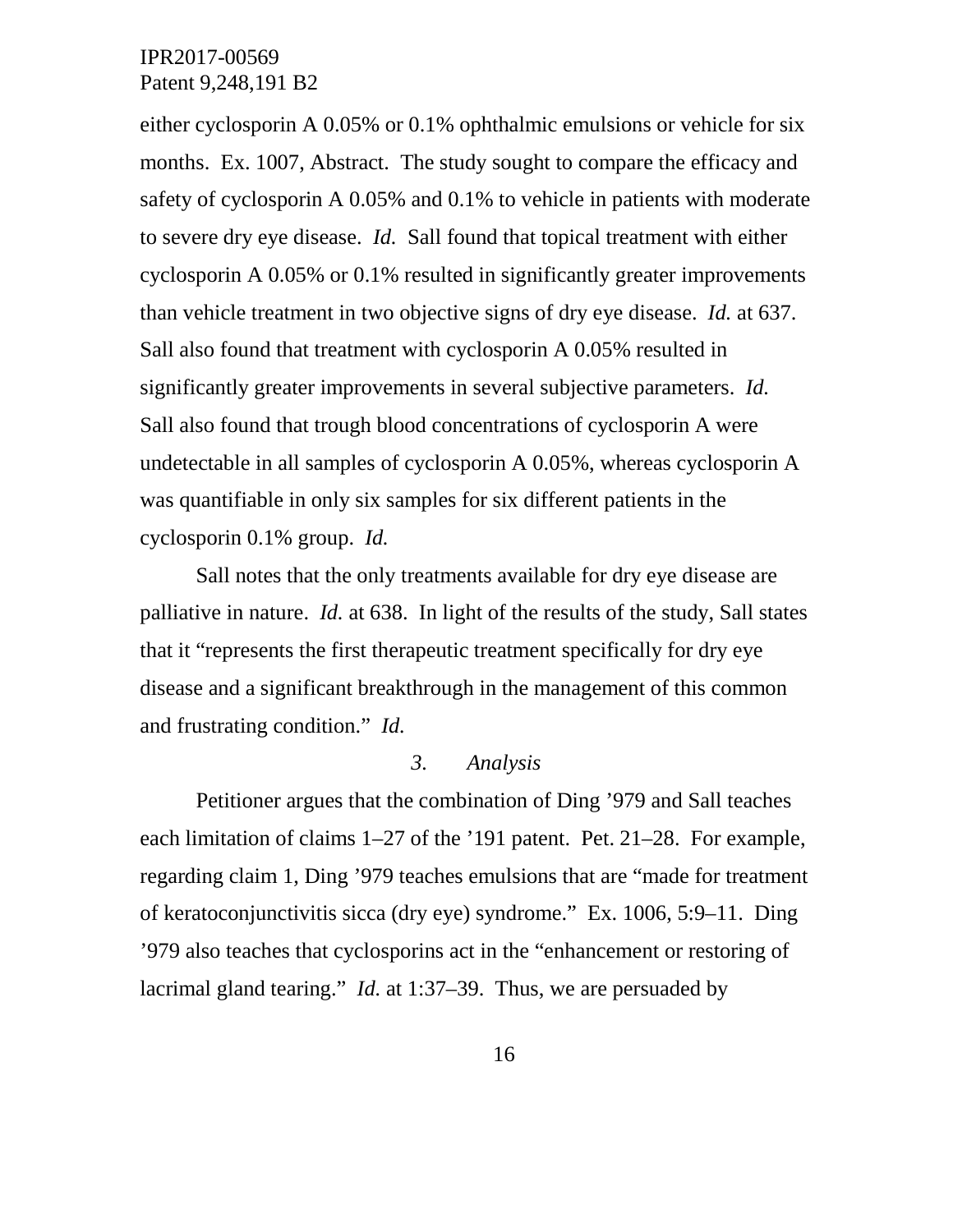Petitioner's assertion that Ding '979 teaches the emulsion is "therapeutically effective in treating dry eye disease," as recited by the claim.

Regarding the specific ingredients of the claimed emulsion, as Petitioner notes, the emulsion of Ding '979's claim 8 recites ranges of 0.05% to 0.40% CsA; 0.625%–5.0% castor oil; and the other claimed ingredients and pH. Ex. 1006, 6:35–42. Dr. Kador testifies that a person of ordinary skill in the art would understand that Ding '979 claim 8 "discloses a fully operational invention, and that an emulsion having 0.05% CsA and 1.25% castor oil is squarely within Ding '979's teachings." Ex. 1002  $\P$ [ $\vert$  162–163.

Moreover, Example 1D of Ding '979 teaches every ingredient of the emulsion in claim 1, except 0.05% cyclosporin A. Ex. 1006, 4:32–43. That is, Example 1D teaches an emulsion with 1.25% castor oil, 1.0% polysorbate 80, 0.05% Pemulen (i.e., acrylate/C10-30 alkyl acrylate cross-polymer), 2.2% glycerine, sodium hydroxide, and water. *Id.* Example 1E of Ding '979 teaches an emulsion with 0.05% cyclosporin A. *Id.* According to Dr. Kador, Ding '979's teaching that too much CsA in the blood can cause unwanted side effects due to systemic circulation would have led a person of ordinary skill in the art to use 0.05% CsA and 1.25% castor oil in light of the preferred CsA to castor oil ratio taught by Ding '979. Ex. 1002 ¶¶ 173–174.

Alternatively, Petitioner asserts that Sall would have motivated a person of ordinary skill in the art to use the 0.05% CsA emulsion with 1.25% castor oil taught by Ding '979. Pet. 33–36. Sall teaches treating patients twice daily with an emulsion containing 0.05% cyclosporin A. Ex.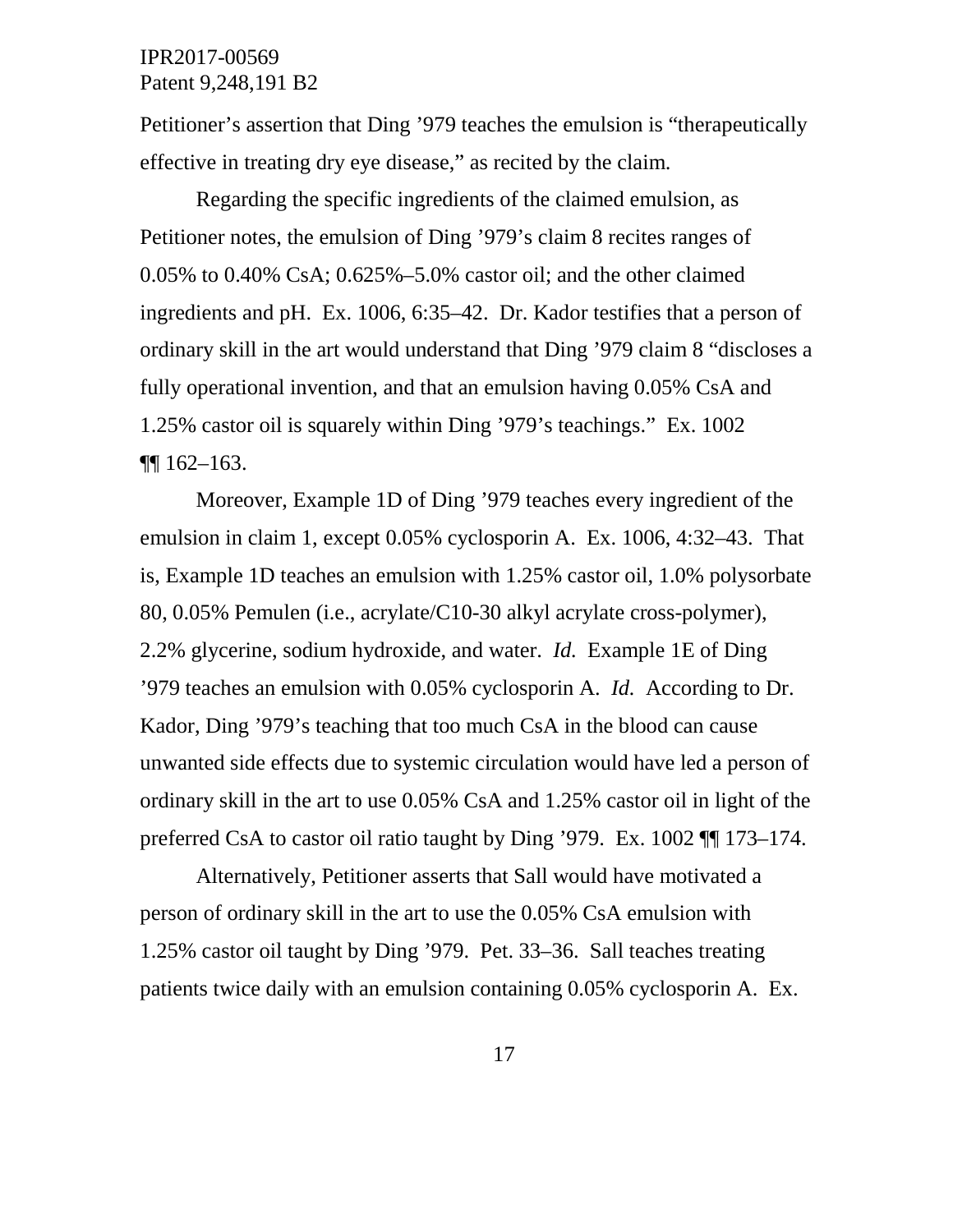1007, 631. Sall concludes that both the 0.05% and the 0.10% cyclosporin A emulsions "were safe and effective in the treatment of moderate to severe dry eye disease . . . yielding improvements in both objective and subjective measures." *Id.* As such, Petitioner asserts that one of ordinary skill in the art would have selected the lowest effective dose (0.05% CsA) given Sall's teaching that there was no dose response effect and because such a person would have been motivated to keep blood CsA levels as low as possible while maintaining efficacy given CsA's known immunosuppressant activities. Pet. 35–36 (citing Ex. 1006, 1:67–2:4; Ex. 1007, 1, 6, 7; Ex. 1002 ¶ 172). Moreover, Petitioner asserts that a person of ordinary skill in the art would prefer a 0.05% CsA emulsion with 1.25% castor oil rather than 0.625% castor oil because Sall taught that castor oil itself provides "substantial palliative benefits." Pet. 35–36 (citing Ex. 1007, 8; Ex. 1002  $\P\P$  174–175).

Petitioner also addresses four declarations alleging secondary considerations that Patent Owner submitted during prosecution of the '162 patent application. Pet. 56–76. Patent Owner argues that the evidence of unexpected results is "fundamentally flawed." *Id.* at 57. Patent Owner also asserts that other patents demonstrate near-simultaneous invention using 1.25% castor oil, including ophthalmic emulsions comprising 1.25% castor oil and 0.05% CsA. *Id.* at 76–77. We have considered Petitioner's arguments and will be able to assess them more fully on a complete trial record.

18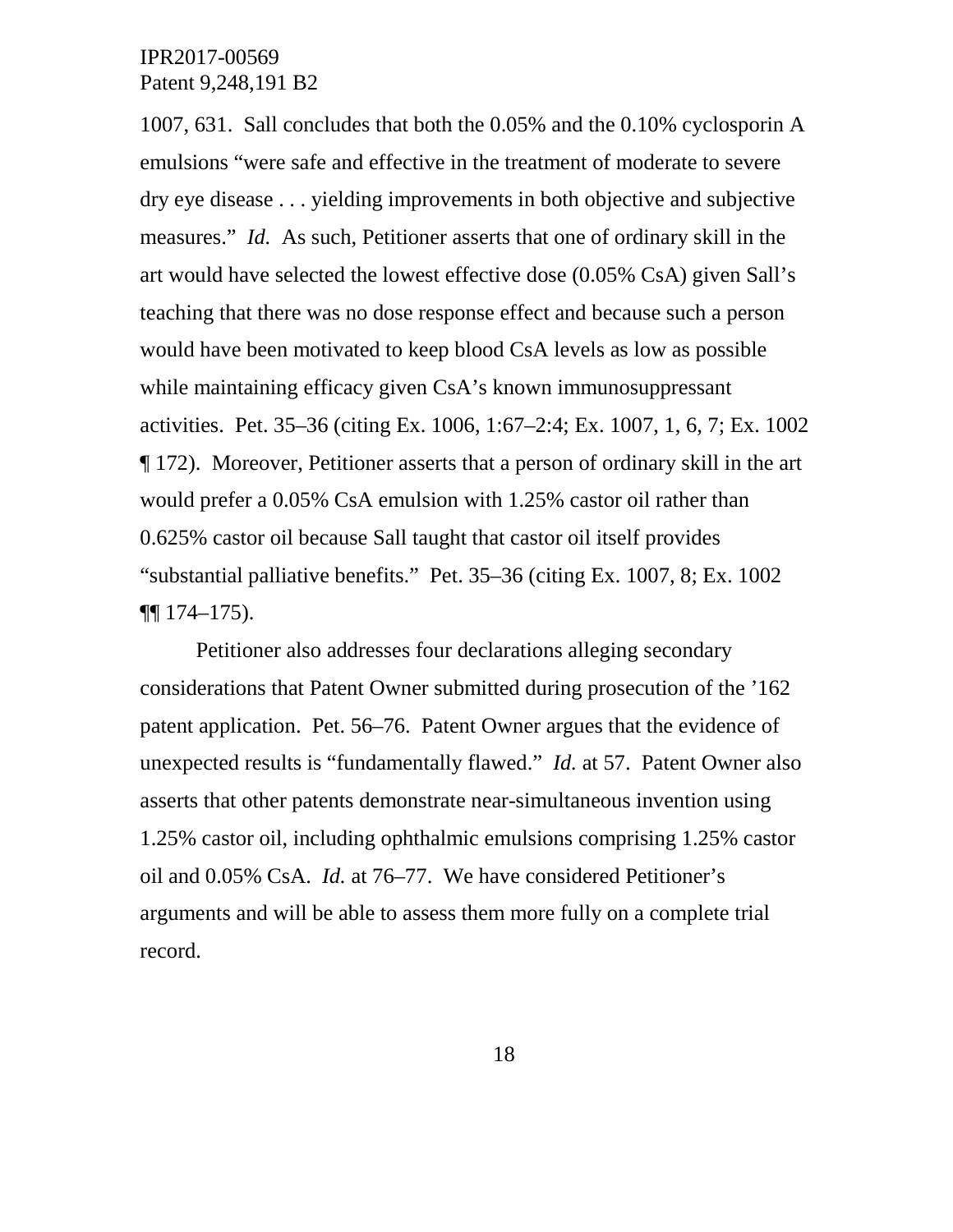Upon considering the arguments set forth in the Petition, we determine that Petitioner has shown a reasonable likelihood that it would prevail in showing claim 1 is unpatentable as obvious over the combination of Ding '979 and Sall. We have considered Petitioner's arguments and evidence with respect to claims 2–27, and we determine that Petitioner has made a sufficient showing as to those claims, as well.

#### *E. Obviousness over Ding '979, Sall, and Acheampong*

Petitioner also asserts that claims 1–27 are unpatentable as obvious over Ding '979, Sall, and Acheampong. Pet. 52–53. We incorporate here our findings and discussion above regarding the disclosure of Ding '979 and Sall.

### *1. Acheampong (Ex. 1008)*

Acheampong describes a study by Patent Owner as part of its evaluation of the clinical efficacy of 0.05%–0.4% cyclosporin emulsion for the treatment of immuno-inflammatory eye diseases such as dry eye syndrome. Ex. 1008, 3. Acheampong describes the results of its research to determine the ocular tissue distribution of cyclosporin in rabbits and dogs, and to compare tissue concentrations in rabbits, dogs, and humans after topical administration. *Id.*

In the study of humans, the subjects with dry eye disease received an eyedrop of vehicle or 0.05%, 0.1%, 0.2%, or 0.4% cyclosporin emulsions twice daily for 12 weeks. *Id.* at 4. Blood samples were collected from all subjects at morning troughs after 1, 4, and 12 weeks of dosing, and from certain subjects at 1, 2, and 4 hours after the last dose at week 12. *Id.*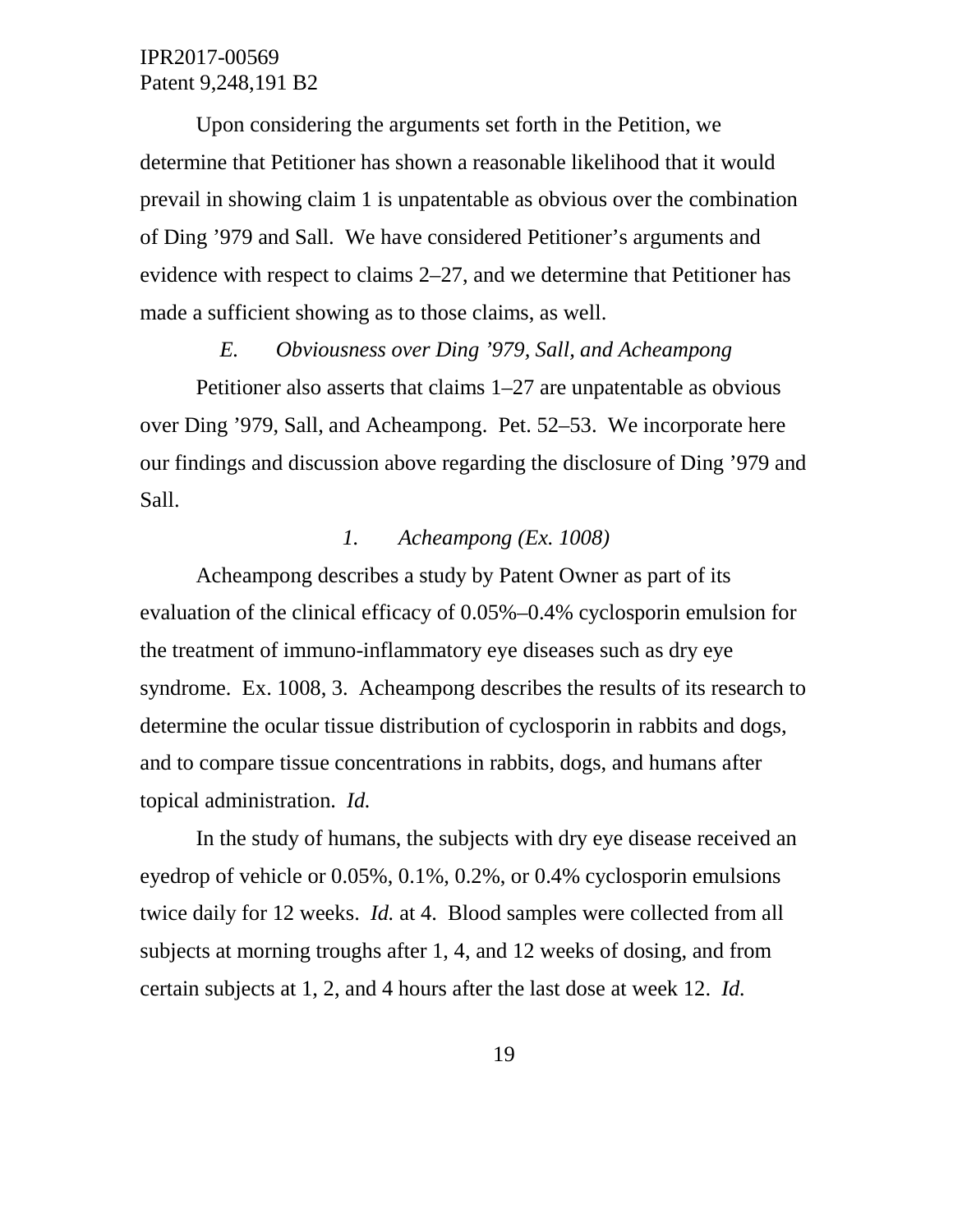Acheampong found that the human blood cyclosporin A concentrations were less than 0.2 ng/ml for each emulsion, which is lower than the 20–100 ng/ml blood trough concentration used for monitoring the safety of patients receiving systemic cyclosporin therapy. *Id.* at 6.

# *2. Analysis*

Petitioner asserts that claims 1–27 are unpatentable as obvious over Ding '979 and Sall, and that Acheampong further teaches that the CsA blood level elements of claims 1–16, 20, 22, and 27 were obvious. According to Petitioner, Acheampong would have guided a person of ordinary skill in the art to use the 0.05% CsA formulation given the absence of systemic toxicity risks. Pet. 52–53. That is, Acheampong teaches an emulsion with 0.05% CsA resulted in no detectable CsA in the blood at both peak and trough levels. Ex. 1008, Table 1.

Petitioner further asserts that Acheampong and Sall together would give a person of ordinary skill in the art a reasonable expectation of success that twice daily administration of 0.05% CsA yields "substantially no detectable concentration of cyclosporin A" in the blood. *Id.* at 53 (citing Ex. 1002 ¶¶ 231–234; Ex. 1003 ¶ 165–166). According to Petitioner, a skilled artisan would have had good reason to combine Acheampong with Ding '979 and Sall's teachings, as Acheampong additionally teaches the safety of topically administering CsA emulsions to the eye. *Id.*

On the current record, we are persuaded that Petitioner has demonstrated a reasonable likelihood that it would prevail in its assertion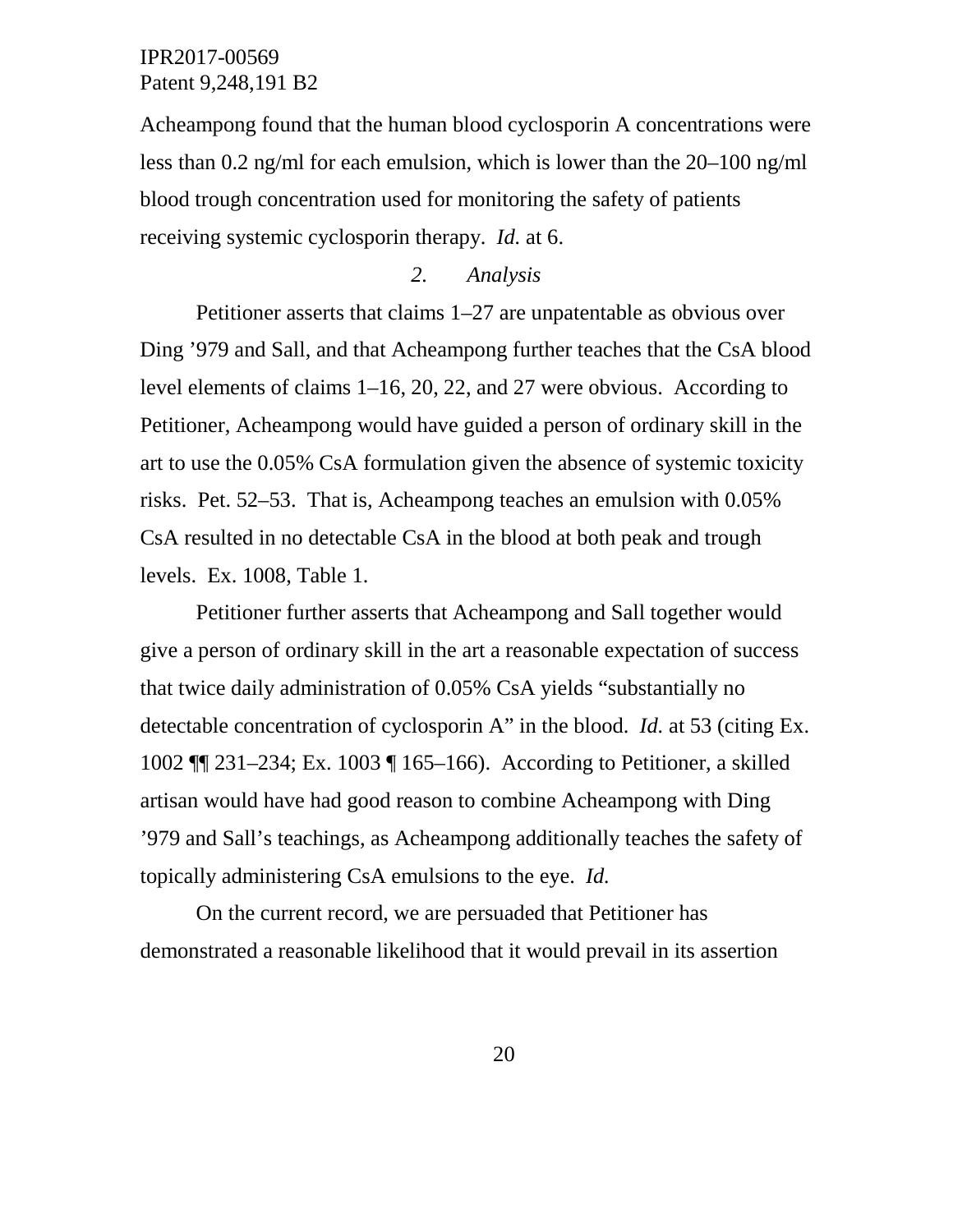that claims 1–27 are unpatentable as obvious over the combination of Ding '979, Sall, and Acheampong.

# *F. Obviousness over Ding '979, Sall, and Glonek*

Petitioner asserts that claims 17–20 are unpatentable as obvious over Ding '979, Sall, and Glonek. Pet. 54–55. We incorporate here our findings and discussion above regarding the disclosure of Ding '979 and Sall.

#### *1. Glonek (Ex. 1009)*

Glonek relates to a composition for augmenting and maintaining a stable tear film over the ocular surface and delivering a medicine to the eye without causing substantial blurring of vision. Ex. 1009, 1:21–29. Glonek explains that an emulsion over the surface of the eye is expected to cause blurring, which is likely to occur until the emulsion differentiates. *Id.* at 6:37–42. If the emulsion is too stable, excess emulsion will be discharged from the eye. *Id.* at 6:42–44. Thus, Glonek states that it is preferred that an emulsion be stable for long term storage, but rapidly differentiate in the eye. *Id.* at 6:48–50.

### *2. Analysis*

Independent claim 17 recites the same emulsion as claims 1, 13, and 21, but further recites that "the emulsion breaks down more quickly in the eye of a human, . . . thereby reducing vision distortion in the human eye as compared to a second topical ophthalmic emulsion that contains only 50% as much castor oil as the first topical ophthalmic emulsion." Glonek teaches that "[t]he duration of [the blurring] is dependent upon the time required for the emulsion to differentiate and form separate layers." Ex. 1009, 6:37–40.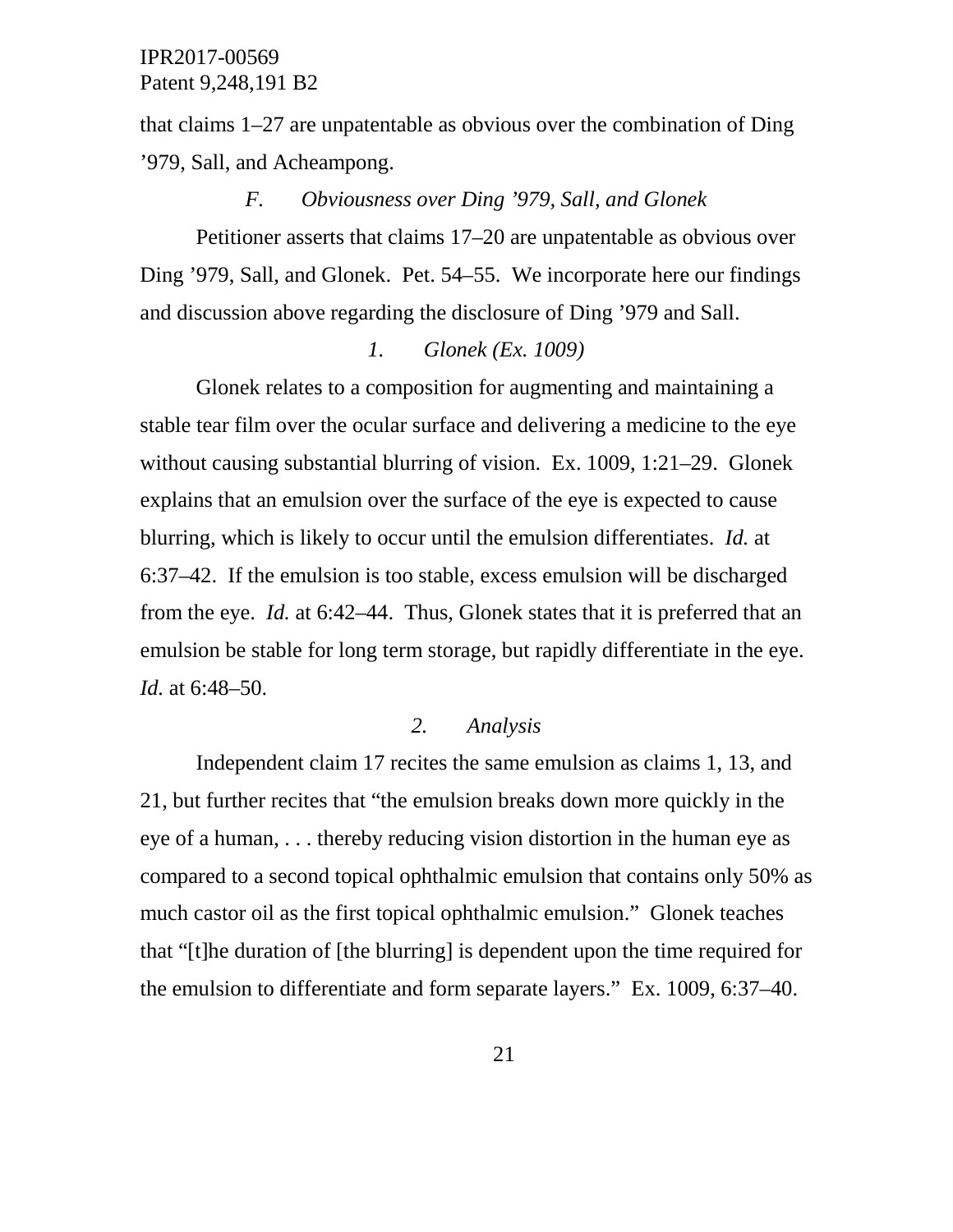Moreover, Glonek teaches that "it is preferred that the emulsion be stable for long term storage, but rapidly differentiate in the eye." *Id.* at 6:48–50. Accordingly, Petitioner asserts that a skilled artisan would have understood that increasing the oil concentration in an emulsion, while holding the surfactant concentration constant, results in an increased rate of differentiation. Pet. 54–55 (citing Ex. 1009, 10:66–11:3; Ex. 1002 ¶¶ 238– 240).

We are persuaded, on the current record, that Petitioner has demonstrated a reasonable likelihood that it would prevail in its assertion that claims 17–20 are unpatentable as obvious over the combination of Ding '979, Sall, and Glonek.

# *G. Obviousness over Ding, Sall, Glonek, and Acheampong*

Petitioner asserts that claim 20 is unpatentable as obvious over Ding, Sall, Glonek, and Acheampong. Pet. 55. We incorporate here our findings and discussion above regarding the disclosure of Ding '979, Sall, Glonek, and Acheampong.

Claim 20 depends from claim 17 and further recites "the method results in a concentration of cyclosporin A in the blood of the human of less than about 0.1 ng/ml." Petitioner asserts that Glonek demonstrates the obviousness of the "**Breaks Down Element**," whereas Acheampong demonstrates the obviousness of the "**CsA Blood Level Element**." Thus, Petitioner asserts, claim 20 would have been obvious to person of ordinary skill in the art over the cited references. Pet 55 (citing Ex. 1002 ¶ 242; Ex. 1003 ¶¶ 175–178).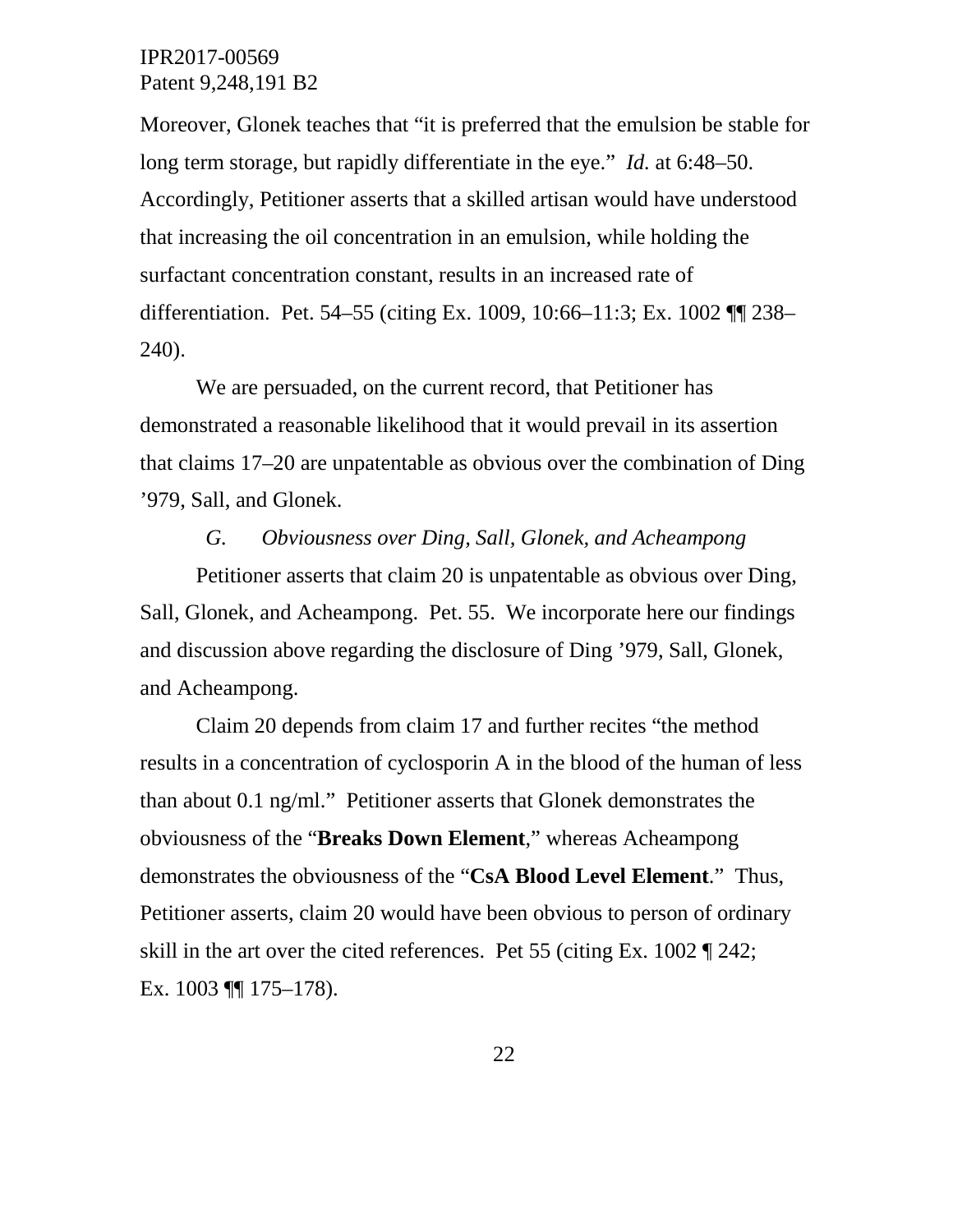We are persuaded, on the current record, that Petitioner has demonstrated a reasonable likelihood that it would prevail in its assertion that claim 20 is unpatentable as obvious over the combination of Ding '979, Sall, Glonek, and Acheampong.

#### III. **CONCLUSION**

We conclude that Petitioner has established a reasonable likelihood of prevailing on its assertions that claims 1–27 of the '191 patent are unpatentable as obvious.

At this stage of the proceeding, the Board has not made a final determination as to the patentability of any challenged claim or the construction of any claim term.

#### IV. ORDER

In consideration of the foregoing, it is hereby:

ORDERED that Petitioner's Motion for Joinder is *denied*;

FURTHER ORDERED that pursuant to 35 U.S.C. § 314(a), an *inter* 

*partes* review is hereby instituted on the following grounds:

A. Claims 1–27 as obvious over Ding '979 and Sall;

B. Claims 1–27 as obvious over Ding '979, Sall, and Acheampong;

C. Claims 17–20 as obvious over Ding '979, Sall, and Glonek; and

D. Claim 20 as obvious over Ding '979, Sall, Glonek, and

Acheampong.

FURTHER ORDERED that pursuant to 35 U.S.C. § 314(c) and 37 C.F.R. § 42.4, notice is hereby given of the institution of a trial commencing on the entry date of this decision.